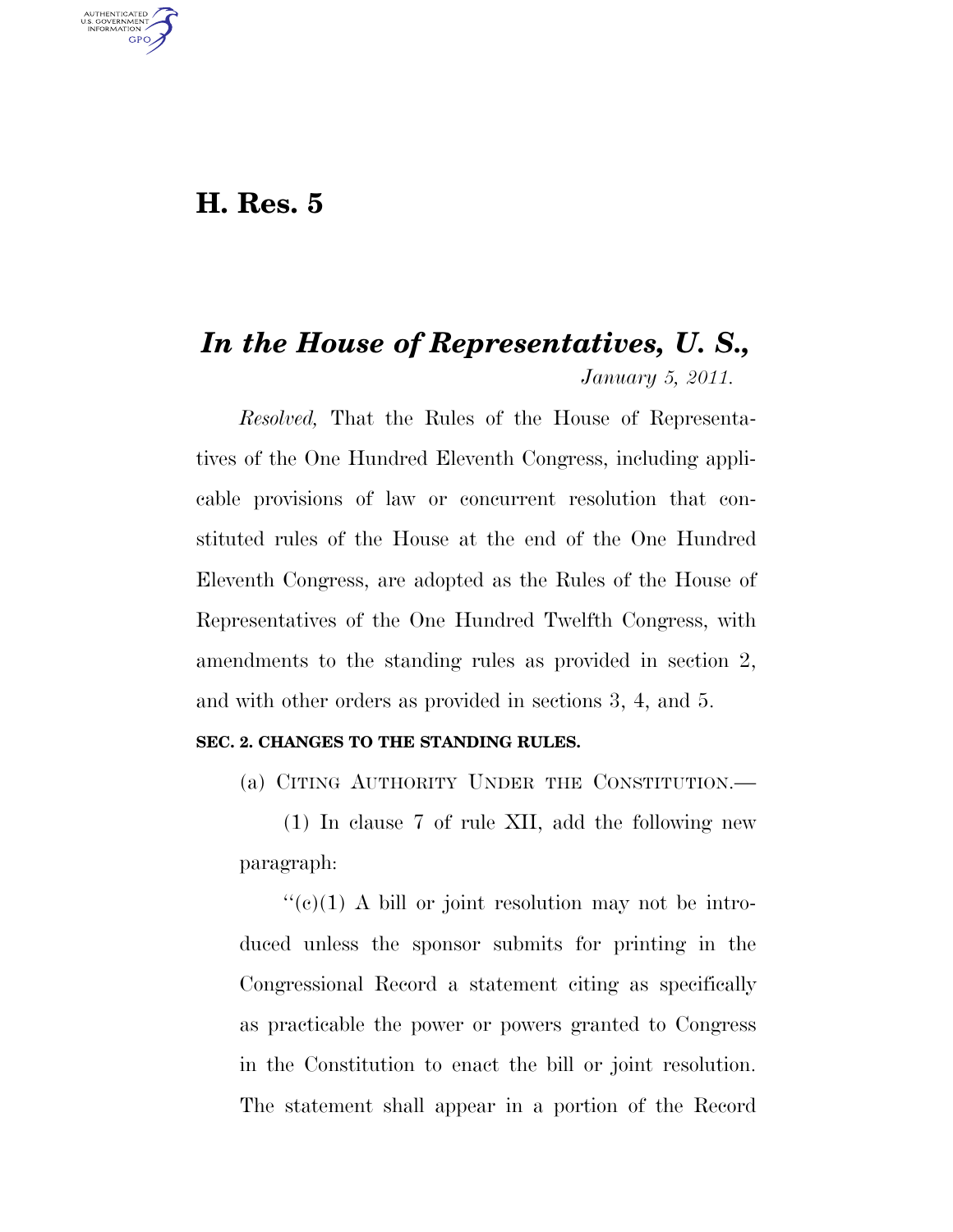designated for that purpose and be made publicly available in electronic form by the Clerk.

''(2) Before consideration of a Senate bill or joint resolution, the chair of a committee of jurisdiction may submit the statement required under subparagraph (1) as though the chair were the sponsor of the Senate bill or joint resolution.''.

(2) In clause 3(d) of rule XIII—

(A) strike subparagraph (1) (and redesignate the succeeding subparagraphs accordingly); and

(B) in subparagraph (2), as redesignated, strike ''subparagraph (2)'' each place it appears and insert (in each instance) ''subparagraph (1)''.

(b) THREE-DAY AVAILABILITY FOR UNREPORTED MEAS-URES.—In rule XXI, add the following new clause:

''11. It shall not be in order to consider a bill or joint resolution which has not been reported by a committee until the third calendar day (excluding Saturdays, Sundays, or legal holidays except when the House is in session on such a day) on which such measure has been available to Members, Delegates, and the Resident Commissioner.''.

(c) TRANSPARENCY FOR HOUSE AND COMMITTEE OPER-ATIONS.—

(1) STANDARDS FOR ELECTRONIC DOCUMENTS.—In clause  $4(d)(1)$  of rule X—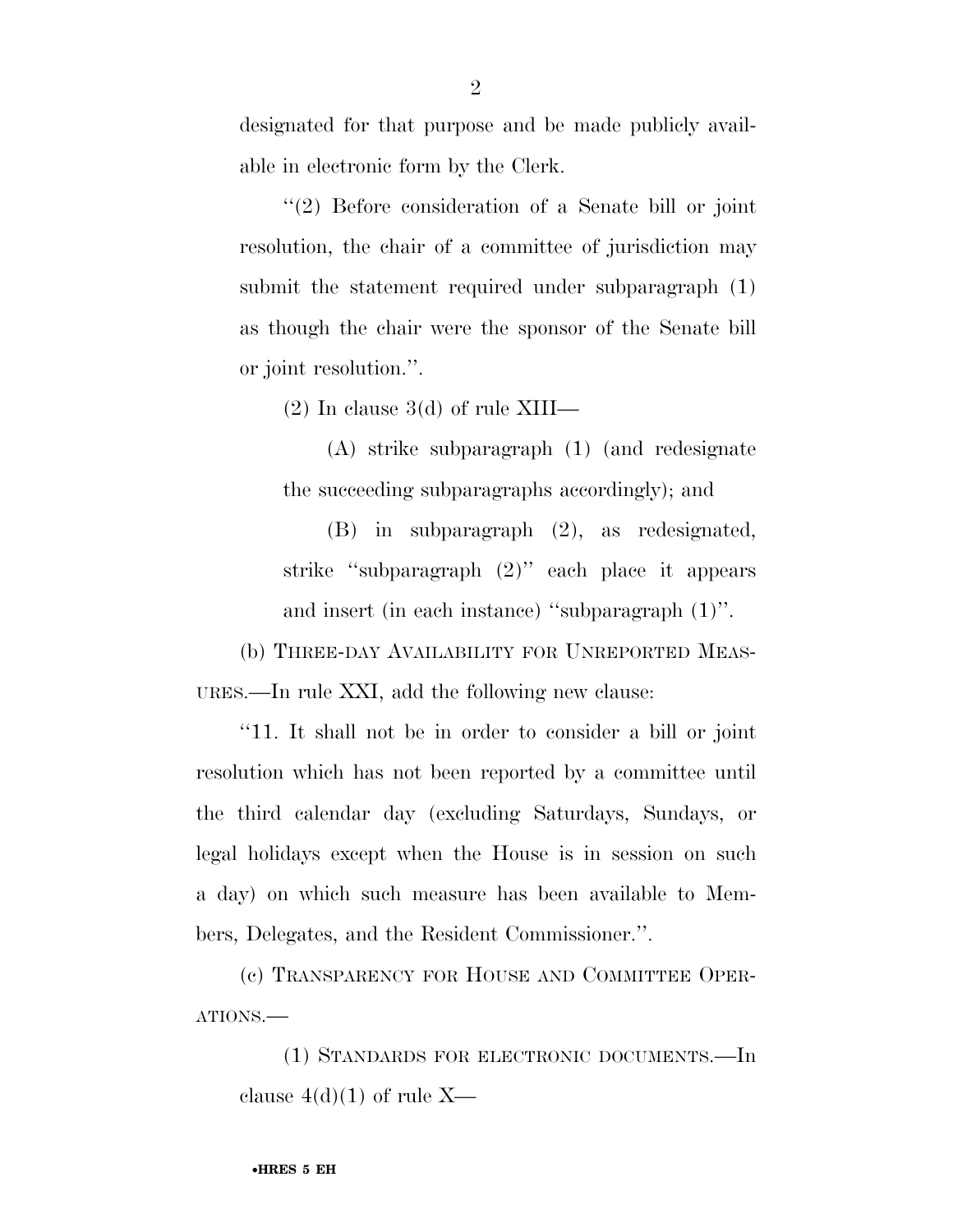(A) in subdivision (C), strike ''and'';

(B) in subdivision (D), strike the period and insert "; and"; and

(C) add the following new subdivision:

''(E) establish and maintain standards for making documents publicly available in electronic form by the House and its committees.''.

(2) ENSURING THAT TEXT IS PUBLICLY AVAILABLE IN ELECTRONIC FORM.—In rule XXIX, add the following new clause:

''3. If a measure or matter is publicly available in electronic form at a location designated by the Committee on House Administration, it shall be considered as having been available to Members, Delegates, and the Resident Commissioner for purposes of these rules.''.

(3) MINIMUM NOTICE PERIOD FOR COMMITTEE MEETINGS AND HEARINGS.—In rule XI, amend clause  $2(g)(3)$  to read as follows:

 $\lq(3)(A)$  The chair of a committee shall announce the date, place, and subject matter of—

''(i) a committee hearing, which may not commence earlier than one week after such notice; or

''(ii) a committee meeting, which may not commence earlier than the third day on which members have notice thereof.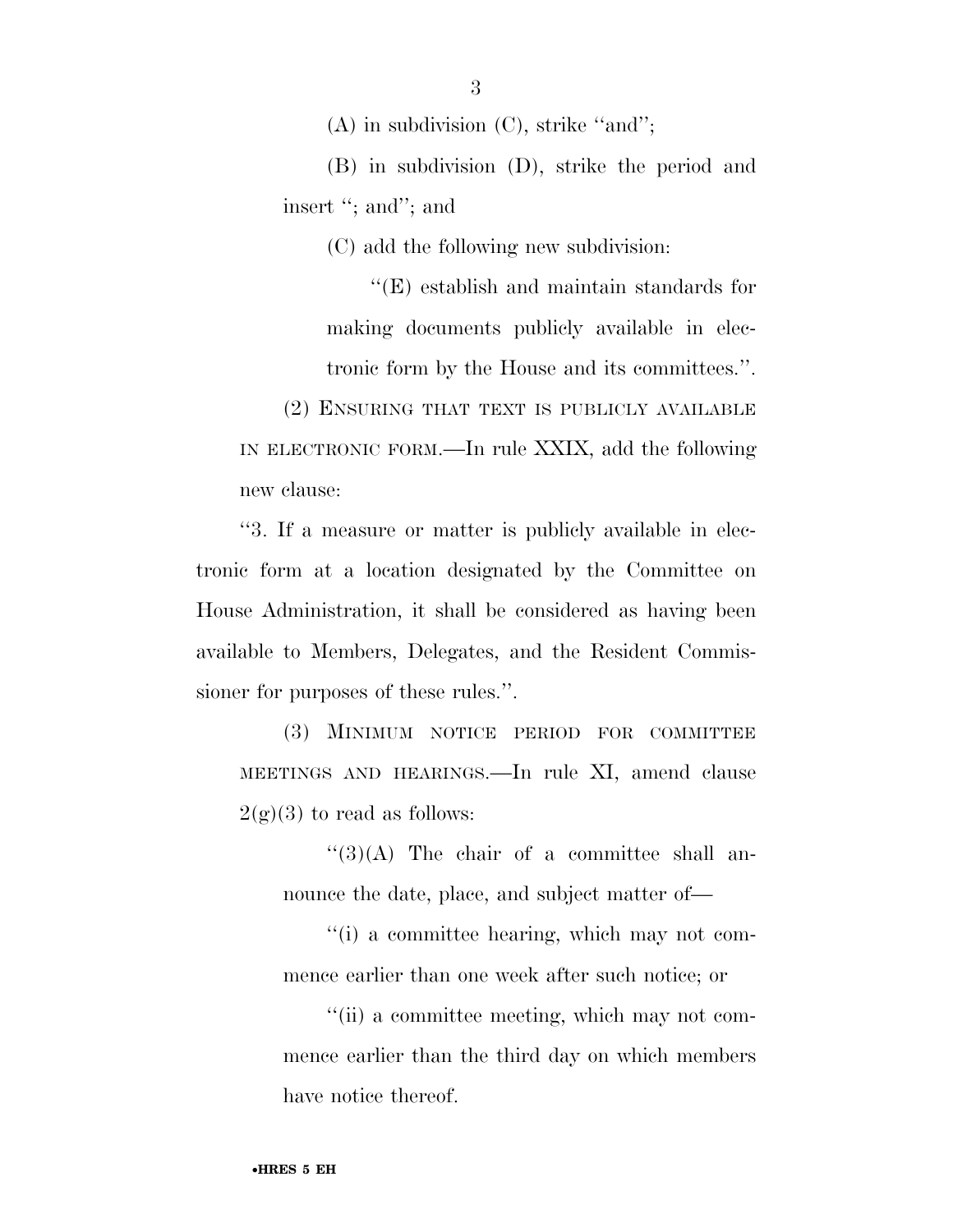''(B) A hearing or meeting may begin sooner than specified in subdivision (A) in either of the following circumstances (in which case the chair shall make the announcement specified in subdivision (A) at the earliest possible time):

''(i) the chair of the committee, with the concurrence of the ranking minority member, determines that there is good cause; or

''(ii) the committee so determines by majority vote in the presence of the number of members required under the rules of the committee for the transaction of business.

''(C) An announcement made under this subparagraph shall be published promptly in the Daily Digest and made publicly available in electronic form.

''(D) This subparagraph and subparagraph (4) shall not apply to the Committee on Rules.''.

(4) MINIMUM PERIOD FOR AVAILABILITY OF COM-MITTEE MARKUP TEXT.—In clause  $2(g)$  of rule XI, insert the following new subparagraph, and redesignate the succeeding subparagraphs accordingly:

''(4) At least 24 hours prior to the commencement of a meeting for the markup of legislation, or at the time of an announcement under subparagraph  $(3)(B)$  made within 24 hours before such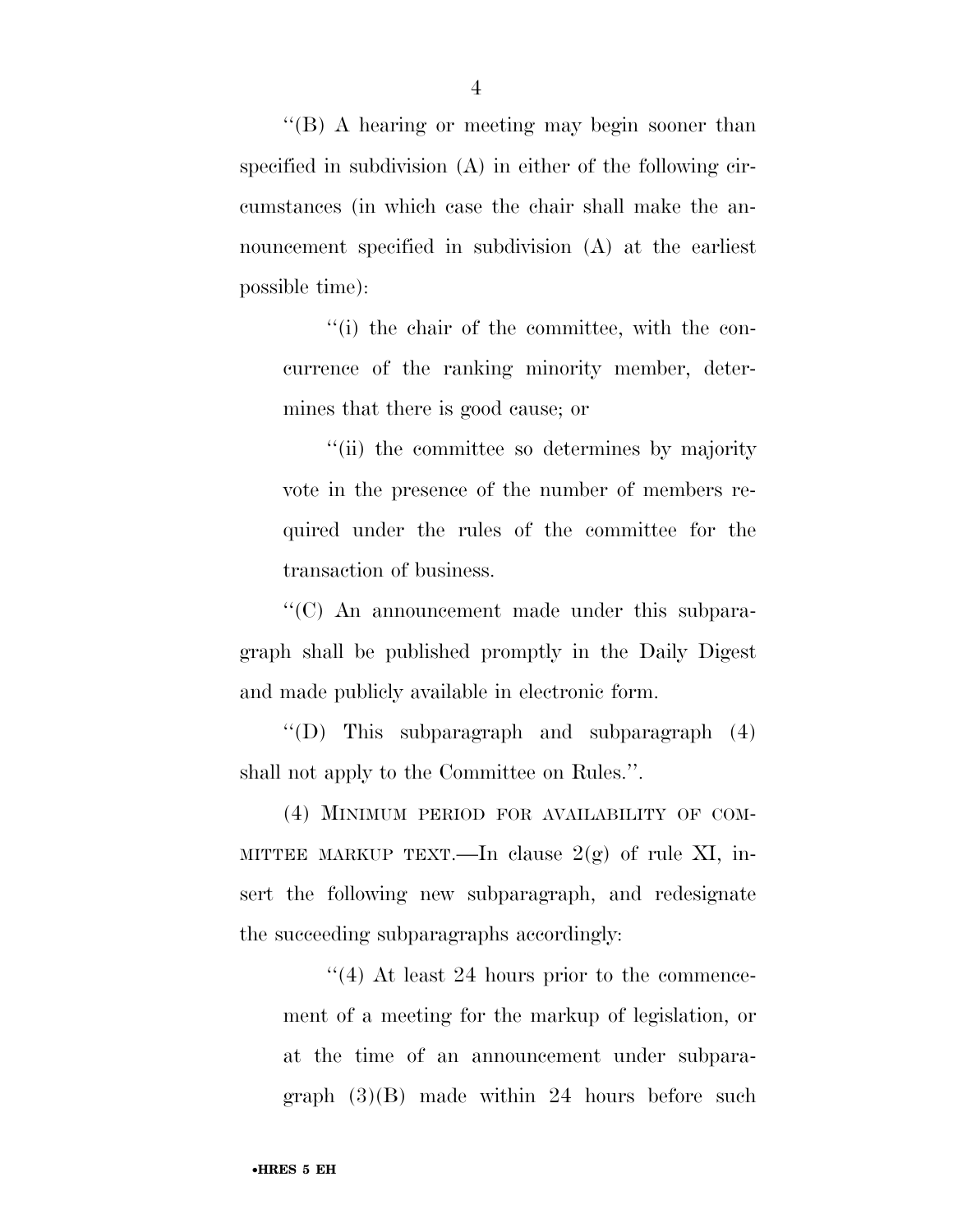meeting, the chair of the committee shall cause the text of such legislation to be made publicly available in electronic form.''.

(5) AVAILABILITY OF VOTES IN ELECTRONIC FORM.—In clause  $2(e)(1)(B)(i)$  of rule XI—

(A) in the first sentence, before the period at the end thereof insert ''and also made publicly available in electronic form within 48 hours of such record vote''; and

(B) in the second sentence, strike ''for public inspection''.

(6) AVAILABILITY OF THE TEXT OF AMENDMENTS IN ELECTRONIC FORM.—In clause 2(e) of rule XI, add the following new subparagraph:

 $\degree$ (6) Not later than 24 hours after the adoption of any amendment to a measure or matter considered by a committee, the chair of such committee shall cause the text of each such amendment to be made publicly available in electronic form.''.

(7) AVAILABILITY OF ''TRUTH IN TESTIMONY'' IN-FORMATION IN ELECTRONIC FORM.—In clause  $2(g)(5)$  of rule XI, as redesignated, add the following new sentence: ''Such statements, with appropriate redactions to protect the privacy of the witness, shall be made publicly avail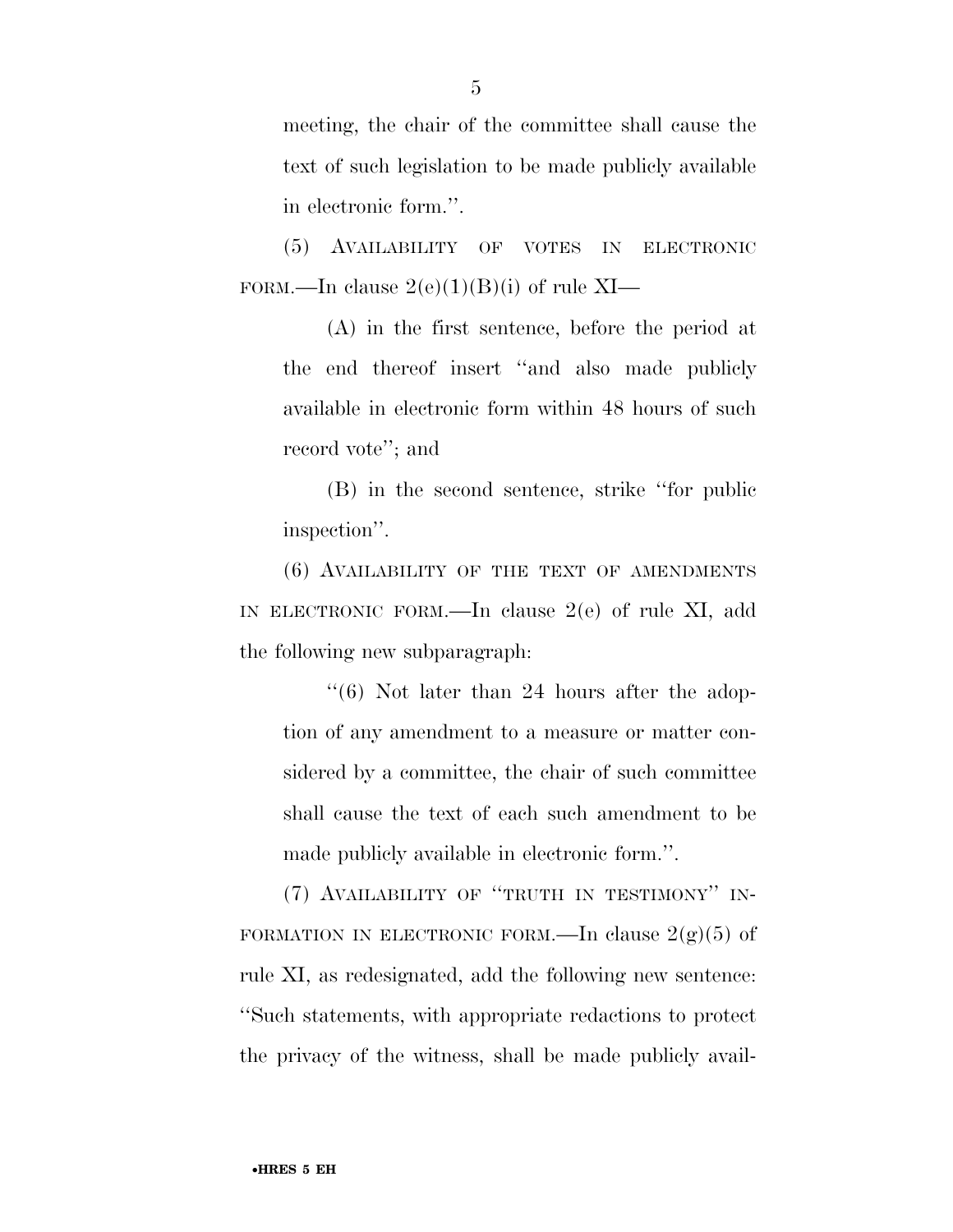able in electronic form not later than one day after the witness appears.''.

(8) AVAILABILITY OF COMMITTEE RULES IN ELEC-TRONIC FORM.—In clause 2(a) of rule XI, amend subparagraph (2) to read as follows:

''(2) Each committee shall make its rules publicly available in electronic form and submit such rules for publication in the Congressional Record not later than 30 days after the chair of the committee is elected in each odd-numbered year.''.

(9) AUDIO AND VIDEO COVERAGE OF COMMITTEE HEARINGS AND MEETINGS.—In clause 2(e) of rule XI, add the following new subparagraph:

 $\cdot$ (5) To the maximum extent practicable, each committee shall—

''(A) provide audio and video coverage of each hearing or meeting for the transaction of business in a manner that allows the public to easily listen to and view the proceedings; and

''(B) maintain the recordings of such coverage in a manner that is easily accessible to the public.''.

(10) RECORD VOTES IN THE COMMITTEE ON RULES.—In clause 3(b) of rule XIII, strike ''a report by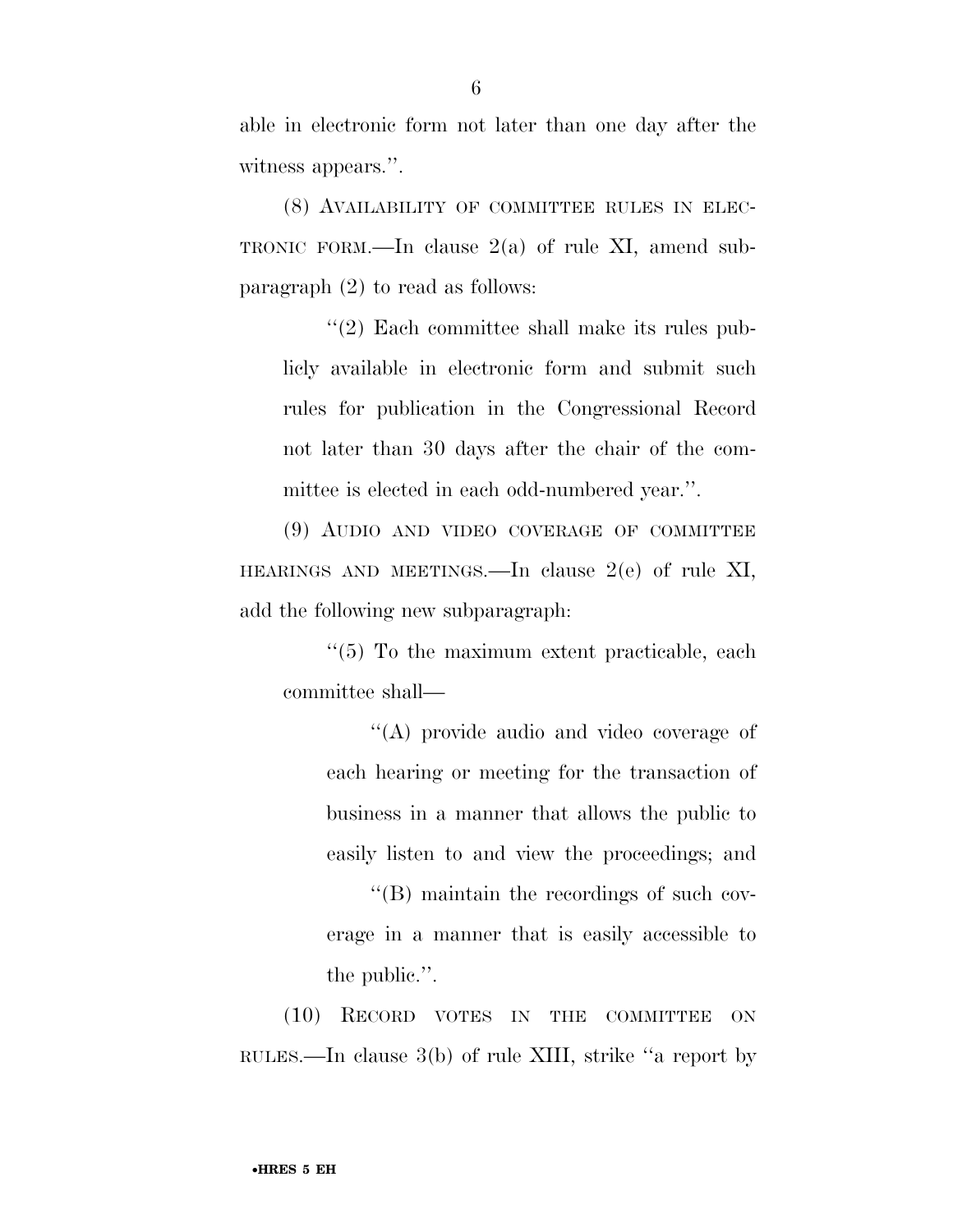the Committee on Rules on a rule, joint rule, or the order of business or to''.

(11) ELIMINATION OF DUPLICATIVE PROGRAMS.— In clause  $2(d)(1)$  of rule X—

(A) in subdivision (D), strike ''and'';

(B) in subdivision (E), strike the period and insert ''; and''; and

(C) add the following new subdivision:

''(F) include proposals to cut or eliminate programs, including mandatory spending programs, that are inefficient, duplicative, outdated, or more appropriately administered by State or local governments.''.

(d) INITIATIVES TO REDUCE SPENDING AND IMPROVE ACCOUNTABILITY.—

(1) CUT-AS-YOU-GO.—In rule XXI, amend clause 10 to read as follows:

 $"10.(a)(1)$  Except as provided in paragraphs (b) and (c), it shall not be in order to consider a bill or joint resolution, or an amendment thereto or a conference report thereon, if the provisions of such measure have the net effect of increasing mandatory spending for the period of either—

''(A) the current year, the budget year, and the four fiscal years following that budget year; or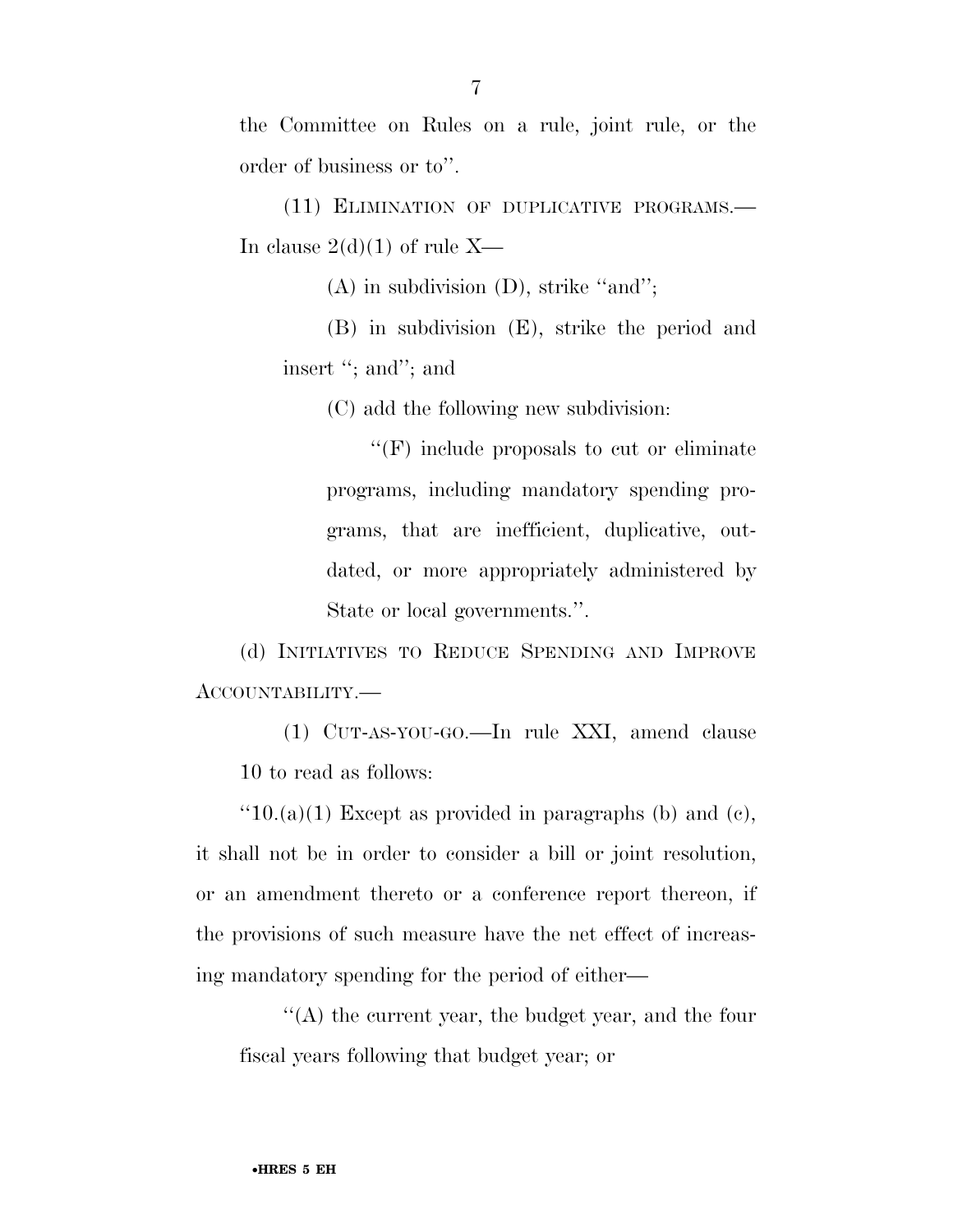''(B) the current year, the budget year, and the nine fiscal years following that budget year.

 $(2)$  For the purpose of this clause, the terms 'budget' year' and 'current year' have the meanings specified in section 250 of the Balanced Budget and Emergency Deficit Control Act of 1985, and the term 'mandatory spending' has the meaning of 'direct spending' specified in such section 250 except that such term shall also include provisions in appropriation Acts that make outyear modifications to substantive law as described in section  $3(4)(C)$  of the Statutory Pay-As-You-Go Act of 2010.

''(b) If a bill or joint resolution, or an amendment thereto, is considered pursuant to a special order of the House directing the Clerk to add as new matter at the end of such bill or joint resolution the entire text of a separate measure or measures as passed by the House, the new matter proposed to be added shall be included in the evaluation under paragraph (a) of the bill, joint resolution, or amendment.

 $f'(c)(1)$  Except as provided in subparagraph  $(2)$ , the evaluation under paragraph (a) shall exclude a provision expressly designated as an emergency for the Statutory Pay-As-You-Go Act of 2010, in the case of a point of order under this clause against consideration of—

''(A) a bill or joint resolution;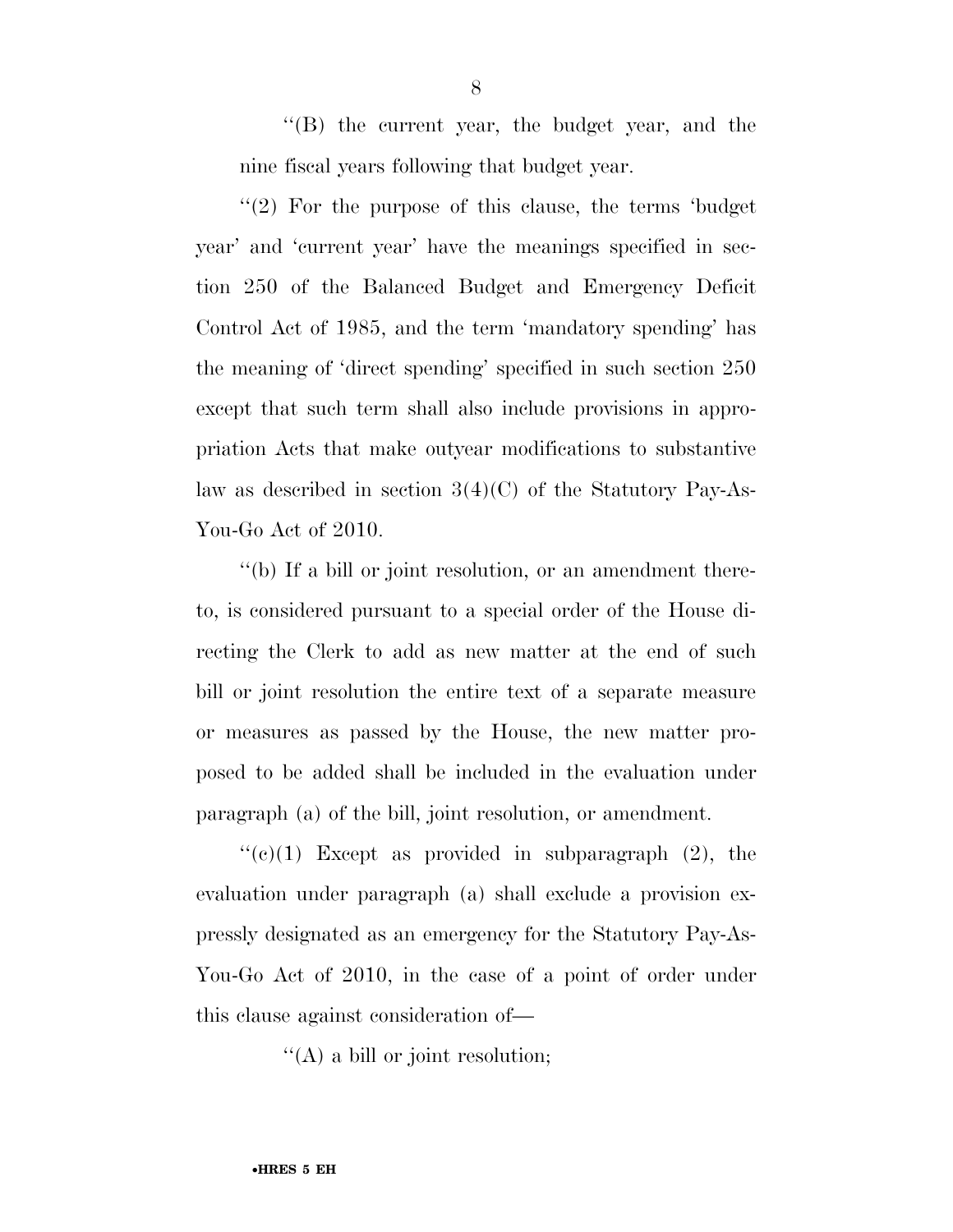''(B) an amendment made in order as original text by a special order of business;

''(C) a conference report; or

''(D) an amendment between the Houses.

''(2) In the case of an amendment (other than one specified in subparagraph (1)) to a bill or joint resolution, the evaluation under paragraph (a) shall give no cognizance to any designation of emergency.''.

(2) REQUIRING A VOTE ON RAISING THE DEBT LIMIT.—Rule XXVIII is amended to read as follows:

## ''RULE XXVIII

''(RESERVED.)''.

(3) CLARIFYING THE ROLE OF THE CHAIR OF THE COMMITTEE ON THE BUDGET.—In rule XXIX, add the following new clause:

''4. Authoritative guidance from the Committee on the Budget concerning the impact of a legislative proposition on the levels of new budget authority, outlays, direct spending, new entitlement authority and revenues may be provided by the chair of the committee.''.

(4) HIGHWAY FUNDING.—In rule XXI—

(A) amend clause 3 to read as follows:

''3. It shall not be in order to consider a general appropriation bill or joint resolution, or conference report thereon, that—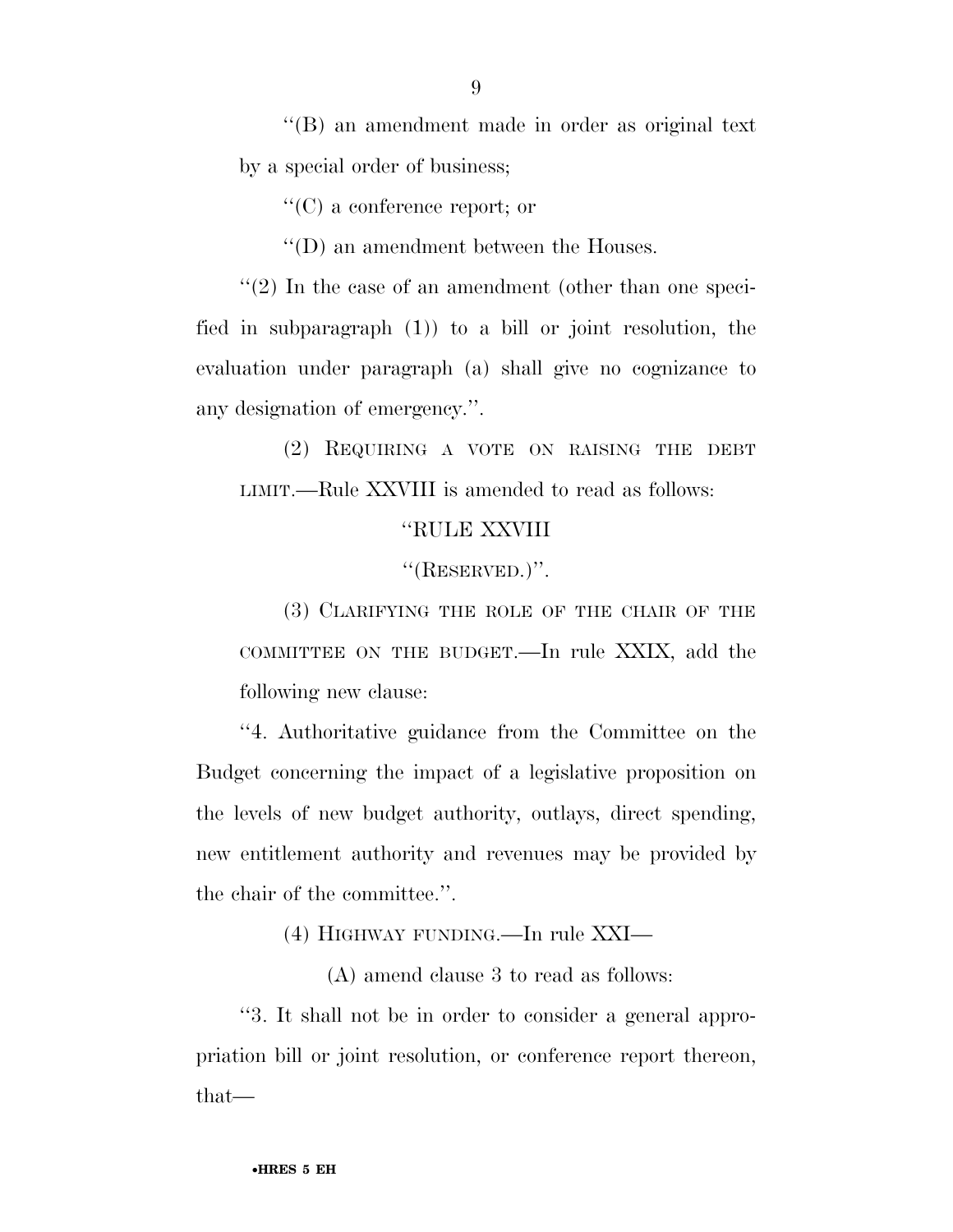''(a) provides spending authority derived from receipts deposited in the Highway Trust Fund (excluding any transfers from the General Fund of the Treasury); or

''(b) reduces or otherwise limits the accruing balances of the Highway Trust Fund,

for any purpose other than for those activities authorized for the highway or mass transit categories.''; and

(B) in clause 3, strike the caption.

(5) LIMITATION ON INCREASES IN DIRECT SPEND-ING IN RECONCILIATION INITIATIVES.—In rule XXI, amend clause 7 to read as follows:

''7. It shall not be in order to consider a concurrent resolution on the budget, or an amendment thereto, or a conference report thereon that contains reconciliation directives under section 310 of the Congressional Budget Act of 1974 that specify changes in law such that the reconciliation legislation reported pursuant to such directives would cause an increase in net direct spending (as such term is defined in clause 10) for the period covered by such concurrent resolution.''.

(e) OTHER CHANGES TO HOUSE OPERATIONS.—

(1) TWO-MINUTE VOTING.—In clause 6 of rule XVIII—

(A) in paragraph (f), strike ''five minutes'' and insert ''not less than two minutes''; and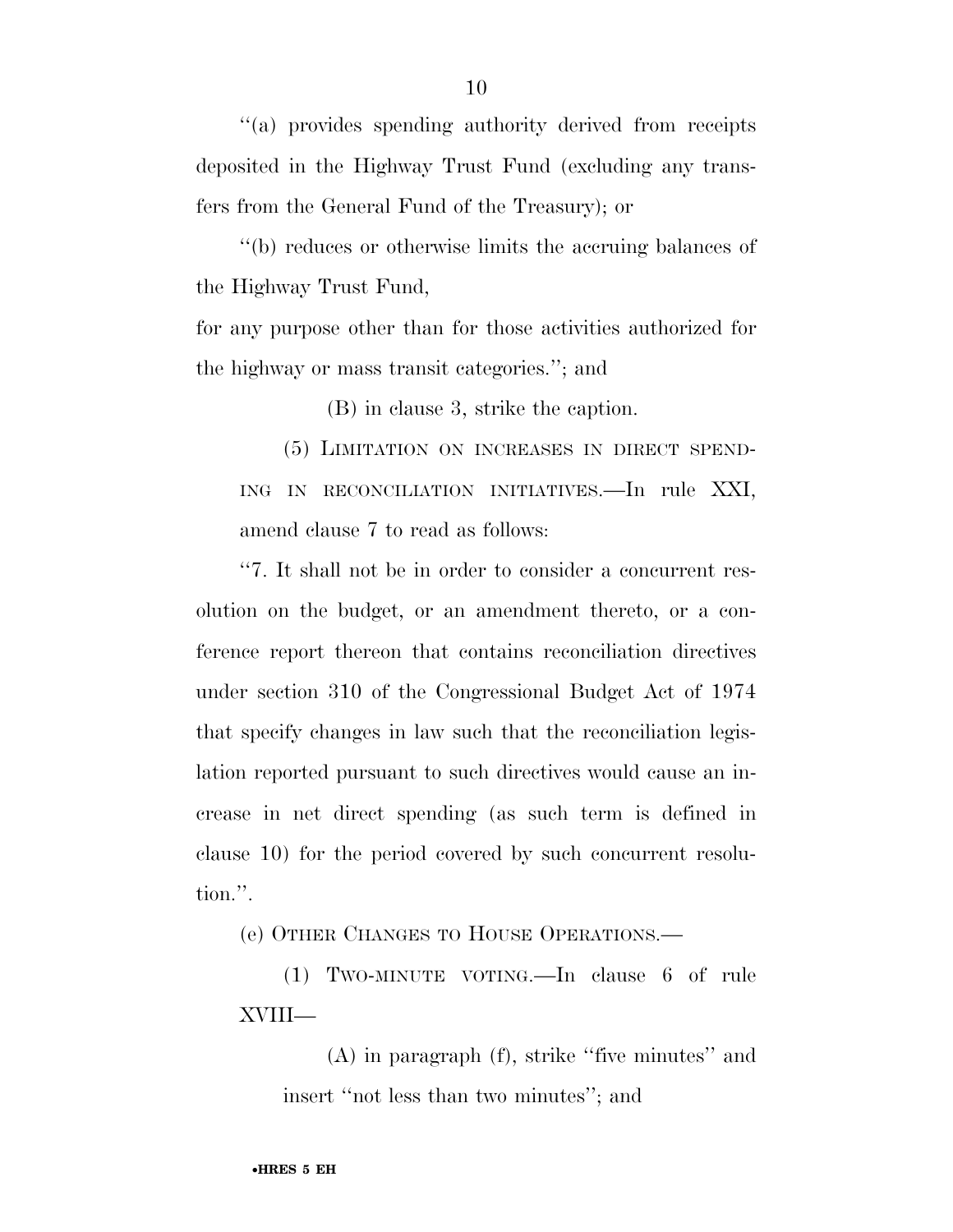(B) in paragraph (g), strike ''five minutes'' and insert ''not less than two minutes''.

(2) USE OF ELECTRONIC DEVICES ON THE FLOOR.—In clause 5 of rule XVII, amend the penultimate sentence to read as follows: ''A person on the floor of the House may not smoke or use a mobile electronic device that impairs decorum.''.

(3) UPDATING RULES GOVERNING THE MEDIA.—

(A) In clause 2 of rule VI, strike the penultimate sentence, and amend the last sentence to read as follows: ''The Speaker may admit to the floor, under such regulations as the Speaker may prescribe, not more than one representative of each press association.''.

(B) In clause 3 of rule VI, strike the last sentence and insert ''The Speaker may admit to the floor, under such regulations as the Speaker may prescribe, not more than one representative of each media outlet.''.

(C) In clause  $4(f)(7)$  of rule XI, strike the first sentence.

(4) VOTING BY DELEGATES AND THE RESIDENT COMMISSIONER IN THE COMMITTEE OF THE WHOLE.—

(A) In clause 3(a) of rule III, strike the first sentence.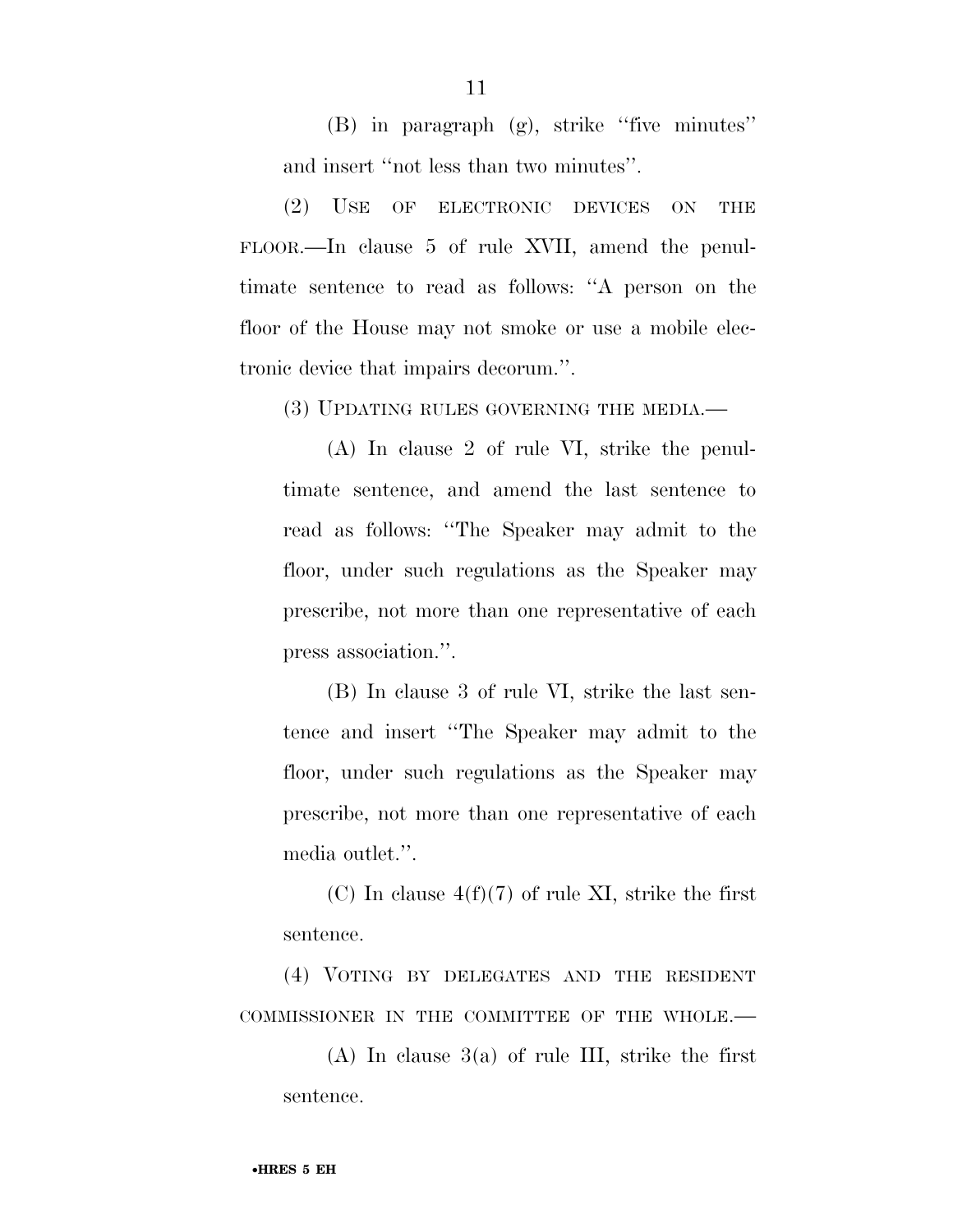(B) In rule XVIII—

(i) in clause 1, strike '', Delegate, or the Resident Commissioner''; and

(ii) in clause 6, strike paragraph (h).

(5) MOTIONS TO STRIKE IN THE COMMITTEE OF THE WHOLE.—In rule XVIII, strike clause 11 (and redesignate the succeeding clause accordingly).

(6) CLARIFYING JURISDICTION OVER CERTAIN CEMETERIES.—In clause  $1(c)$  of rule X, add the following subparagraph:

''(16) Cemeteries administered by the Department of Defense.''.

(7) DESIGNATING COMMITTEE ON EDUCATION AND THE WORKFORCE.—In rule X—

(A) in clause 1(e), strike ''Committee on Education and Labor'' and insert ''Committee on Education and the Workforce''; and

(B) in clause 3(d), strike ''Committee on Education and Labor'' and insert ''Committee on Education and the Workforce''.

(8) DESIGNATING COMMITTEE ON ETHICS.—

(A) In the standing rules, strike ''Committee on Standards of Official Conduct'' each place it appears and insert (in each instance) ''Committee on Ethics''.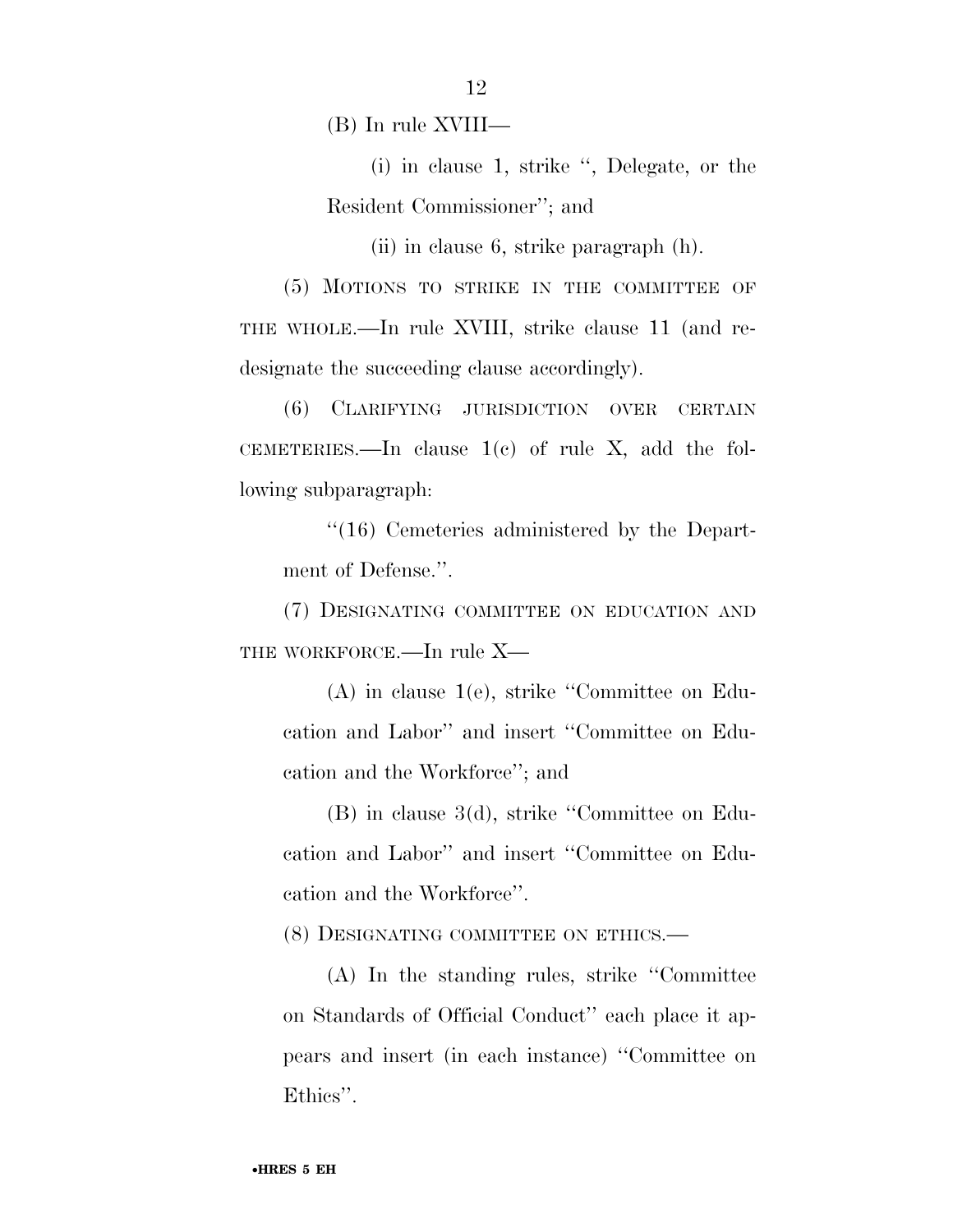(B) In clause 1 of rule X, insert paragraph (q) after paragraph (f) (and redesignate the succeeding paragraphs accordingly).

(C) In the standing rules, strike ''clause  $1(j)(1)$  of rule X" each place it appears and insert (in each instance) "clause  $1(k)(1)$  of rule X".

(9) DESIGNATING THE COMMITTEE ON SCIENCE, SPACE, AND TECHNOLOGY.—In rule X—

(A) in clause 1(p), as redesignated, strike ''Committee on Science and Technology'' and insert ''Committee on Science, Space, and Technology''; and

(B) in clause 3(k), strike ''Committee on Science and Technology'' and insert ''Committee on Science, Space, and Technology''.

(10) ELIMINATING THE SELECT INTELLIGENCE OVERSIGHT PANEL.—In clause  $4(a)$  of rule X, strike subparagraph (5).

(11) ADJUSTING THE SIZE OF THE PERMANENT SE-LECT COMMITTEE ON INTELLIGENCE.—In clause  $11(a)(1)$  of rule X, strike "22" and insert "20" and strike "13" and insert "12".

(12) RESTORING THE TERM LIMIT RULE FOR COM-MITTEE CHAIRS.—In clause 5 of rule X, redesignate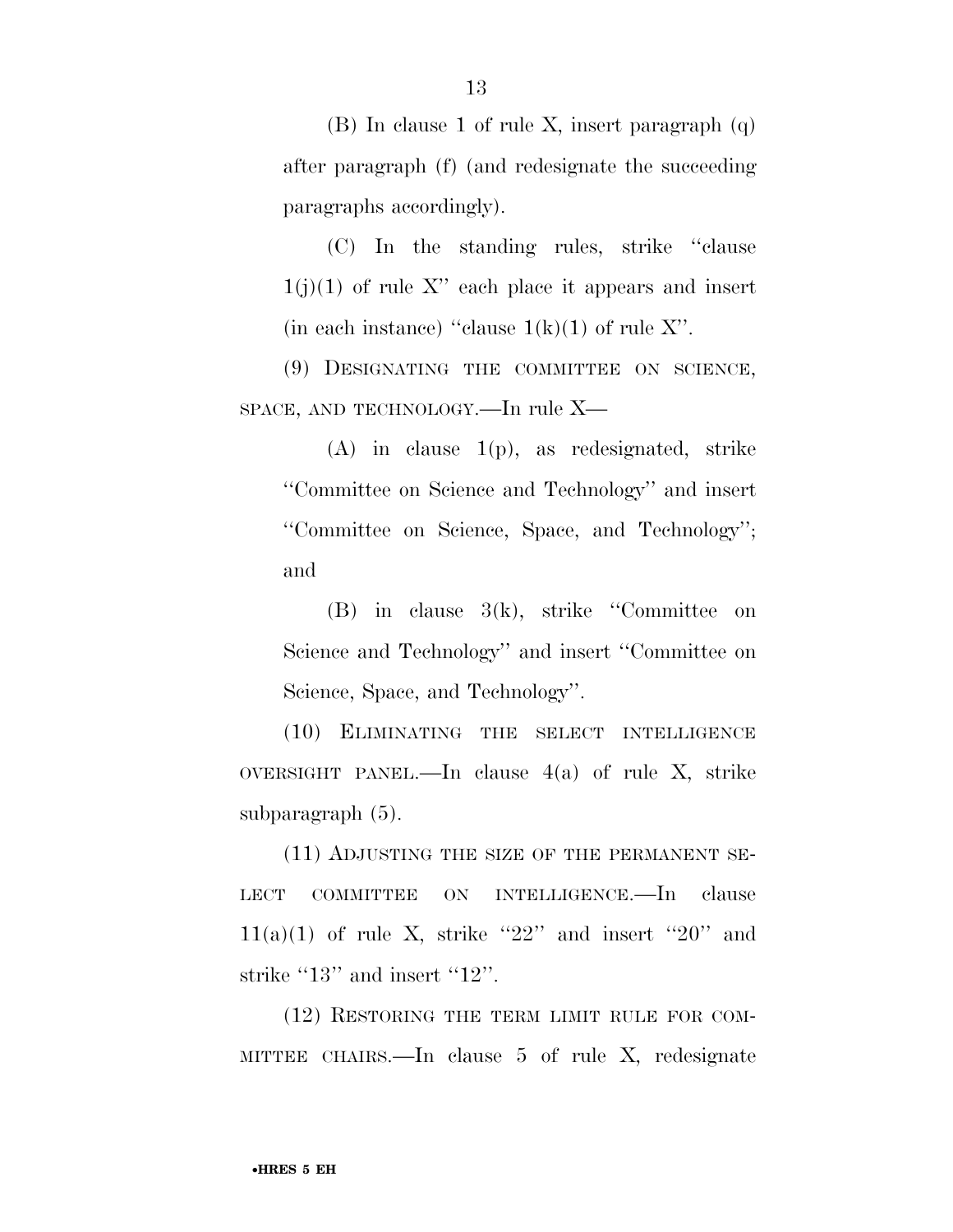paragraph (c) as subparagraph  $(c)(1)$  and add the following new subparagraph:

''(2) Except in the case of the Committee on Rules, a member of a standing committee may not serve as chair of the same standing committee, or of the same subcommittee of a standing committee, during more than three consecutive Congresses (disregarding for this purpose any service for less than a full session in a Congress).''.

(13) COMMITTEE ACTIVITY REPORTS.—In clause 1 of rule XI, amend paragraph (d) to read as follows:

 $\lq\lq$ (d)(1) Not later than the 30th day after June 1 and December 1, a committee shall submit to the House a semiannual report on the activities of that committee.

''(2) Such report shall include—

''(A) separate sections summarizing the legislative and oversight activities of that committee under this rule and rule X during the applicable period;

''(B) in the case of the first such report, a summary of the oversight plans submitted by the committee under clause 2(d) of rule X;

''(C) a summary of the actions taken and recommendations made with respect to the oversight plans specified in subdivision (B);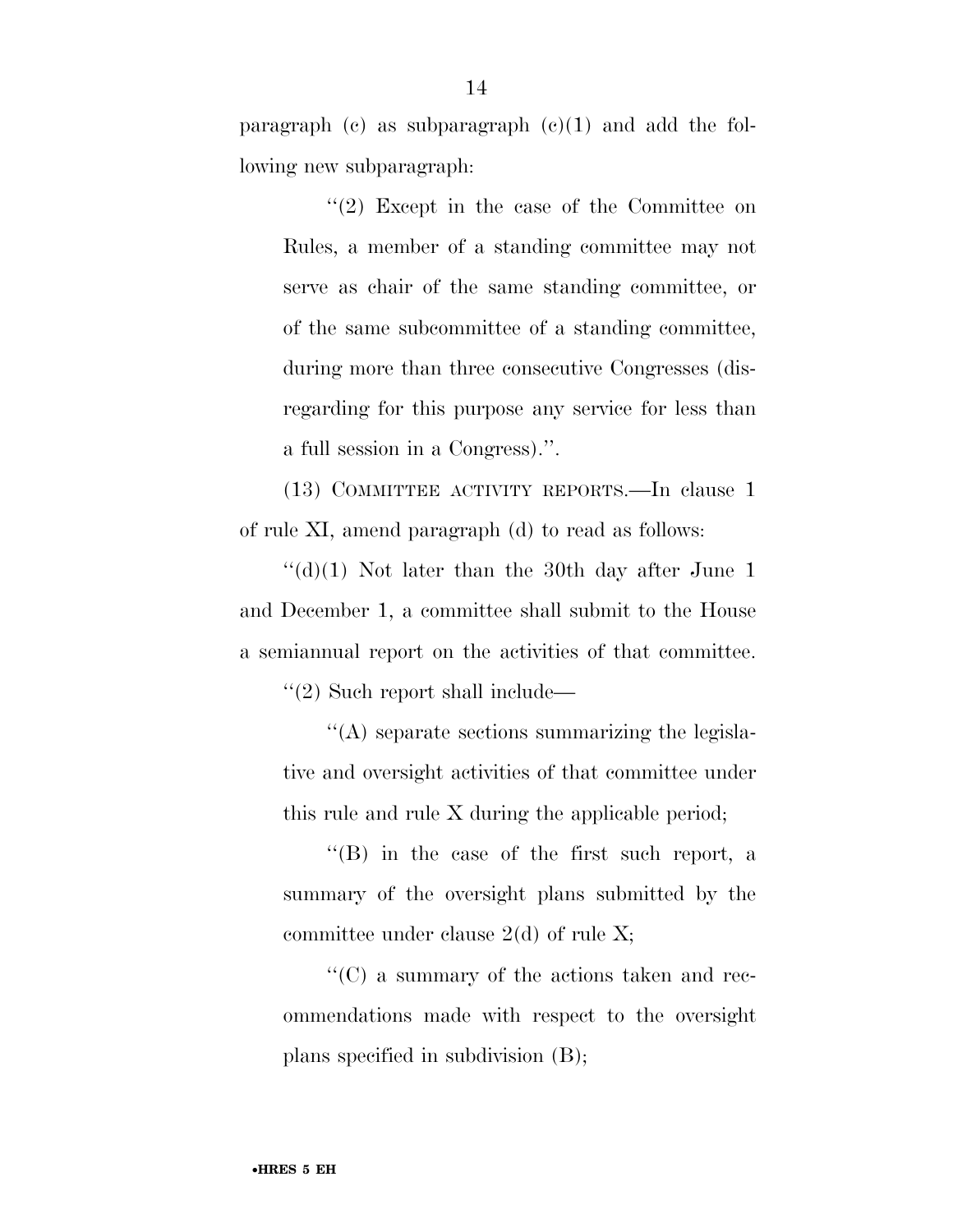''(D) a summary of any additional oversight activities undertaken by that committee and any recommendations made or actions taken thereon; and

''(E) a delineation of any hearings held pursuant to clauses  $2(n)$ , (o), or (p) of this rule.

''(3) After an adjournment sine die of a regular session of a Congress, or after December 15, whichever occurs first, the chair of a committee may file the second or fourth semiannual report described in subparagraph (1) with the Clerk at any time and without approval of the committee, provided that—

''(A) a copy of the report has been available to each member of the committee for at least seven calendar days; and

''(B) the report includes any supplemental, minority, or additional views submitted by a member of the committee.''.

(14) MODIFYING STAFF DEPOSITION AUTHORITY.— In clause  $4(c)(3)(B)$  of rule X—

(A) in item (i), strike ''and'';

(B) in item (ii), strike the period and insert ''; and''; and

(C) add at the end the following new item: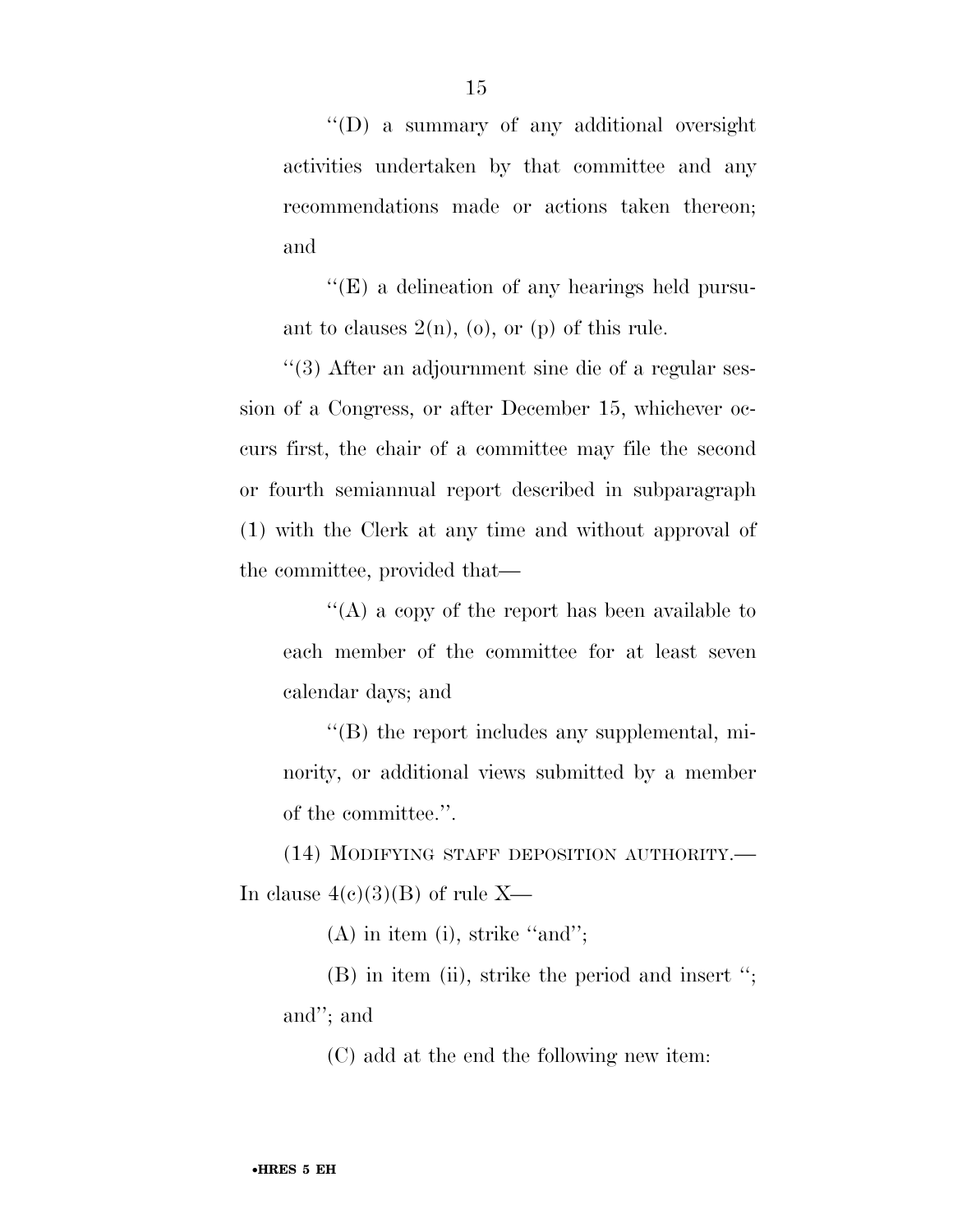''(iii) shall, unless waived by the deponent, require the attendance of a member of the committee.''.

(f) TECHNICAL AND CLARIFYING CHANGES.—

(1) In clause  $3(a)$  of rule III, strike "of the House".

 $(2)$  In rule IV—

(A) in clause 1, strike ''The Speaker may not entertain a motion for the suspension of this clause.''; and

(B) in clause 2(b), after ''clause'' insert ''or clauses 1, 3, 4, or 5''.

 $(3)$  In clause  $3(0)(2)$  of rule XI, after "investigation'' insert ''when''.

(4) In clause 7 of rule XII, strike ''primary sponsor'' each place it appears and insert (in each instance) "sponsor".

(5) In clause 6(c) of rule XIII, strike ''Senate bill or resolution'' and insert ''Senate bill or joint resolution''.

(6) In clause  $2(e)$  of rule XV—

(A) strike ''Clerk shall make signatures'' and insert ''Clerk shall make the signatories''; and

(B) strike ''published with the signatures'' and insert ''published with the signatories''.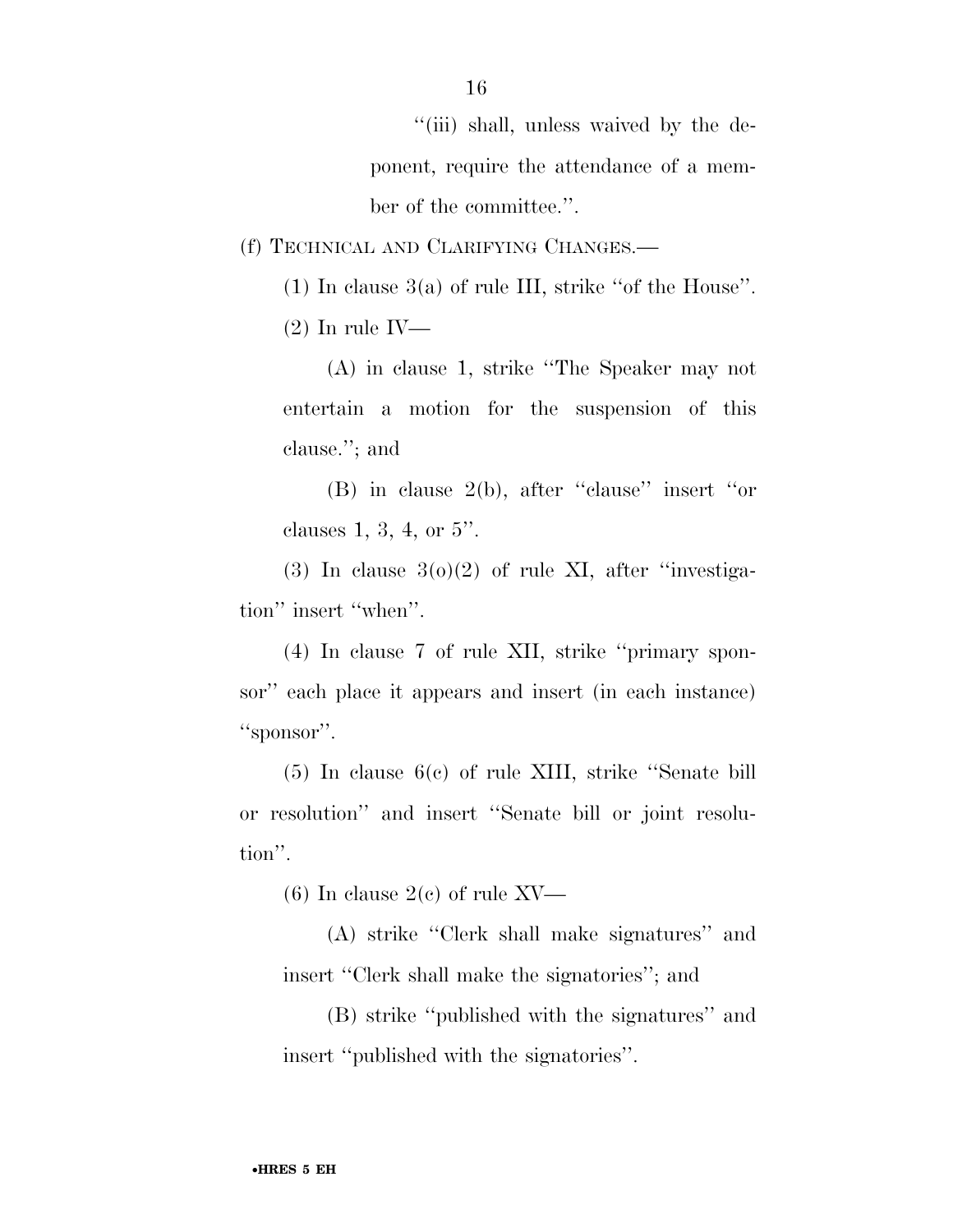(7) In clause 6(c) of rule XXIII, strike ''a campaign accounts'' and insert ''a campaign account''.

(8) In clause 13 of rule XXIII, strike ''Clerk shall make signatures'' and insert ''Clerk shall make the signatories".

#### **SEC. 3. SEPARATE ORDERS.**

(a) BUDGET MATTERS.—

(1) During the One Hundred Twelfth Congress, references in section 306 of the Congressional Budget Act of 1974 to a resolution shall be construed in the House of Representatives as references to a joint resolution.

(2) During the One Hundred Twelfth Congress, in the case of a reported bill or joint resolution considered pursuant to a special order of business, a point of order under section 303 of the Congressional Budget Act of 1974 shall be determined on the basis of the text made in order as an original bill or joint resolution for the purpose of amendment or to the text on which the previous question is ordered directly to passage, as the case may be.

(3) During the One Hundred Twelfth Congress, a provision in a bill or joint resolution, or in an amendment thereto or a conference report thereon, that establishes prospectively for a Federal office or position a specified or minimum level of compensation to be funded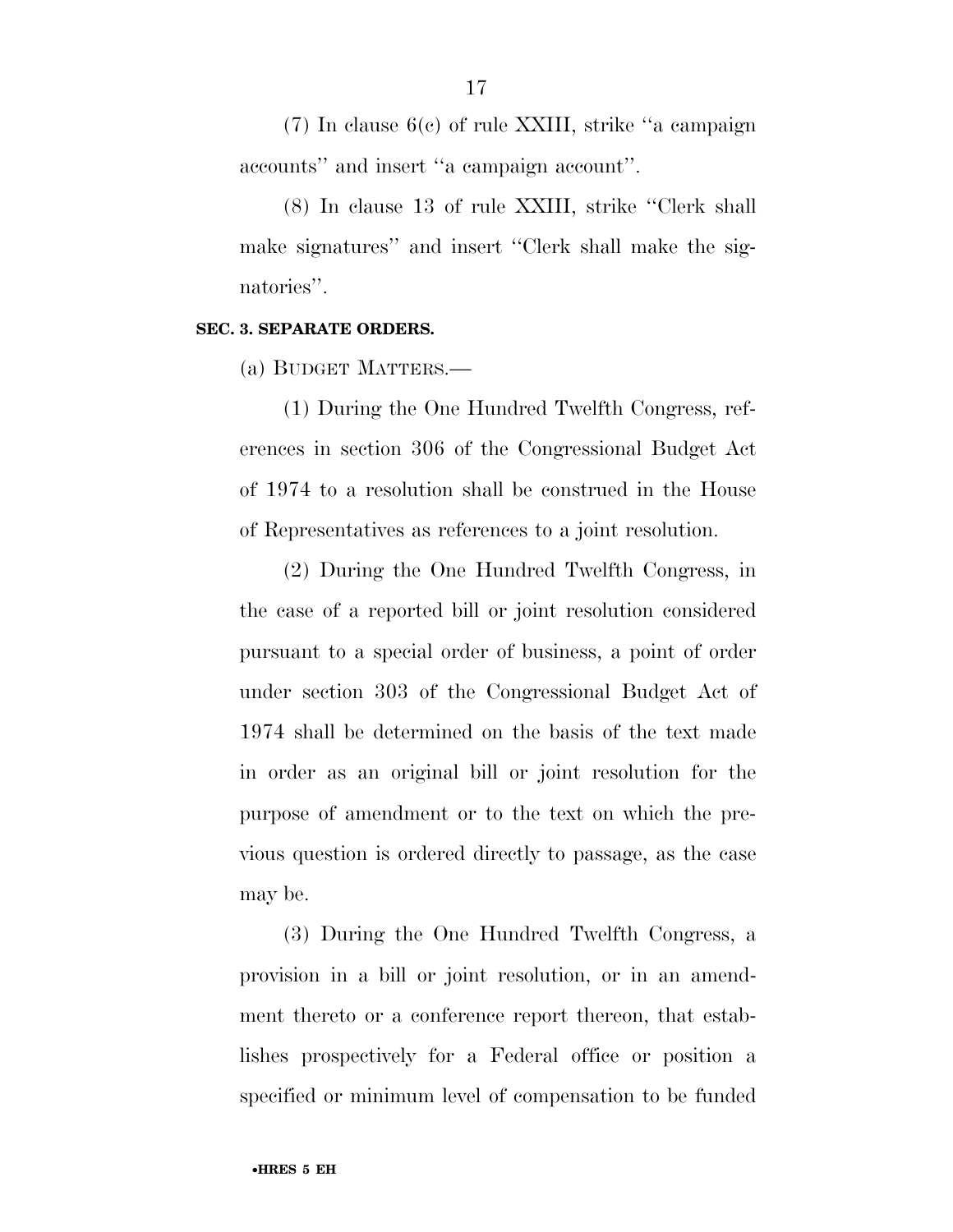by annual discretionary appropriations shall not be considered as providing new entitlement authority within the meaning of the Congressional Budget Act of 1974.

(4)(A) During the One Hundred Twelfth Congress, except as provided in subparagraph (C), a motion that the Committee of the Whole rise and report a bill to the House shall not be in order if the bill, as amended, exceeds an applicable allocation of new budget authority under section 302(b) of the Congressional Budget Act of 1974, as estimated by the Committee on the Budget.

(B) If a point of order under subparagraph (A) is sustained, the Chair shall put the question: ''Shall the Committee of the Whole rise and report the bill to the House with such amendments as may have been adopted notwithstanding that the bill exceeds its allocation of new budget authority under section 302(b) of the Congressional Budget Act of 1974?''. Such question shall be debatable for 10 minutes equally divided and controlled by a proponent of the question and an opponent but shall be decided without intervening motion.

(C) Subparagraph (A) shall not apply—

(i) to a motion offered under clause 2(d) of rule XXI; or

(ii) after disposition of a question under subparagraph (B) on a given bill.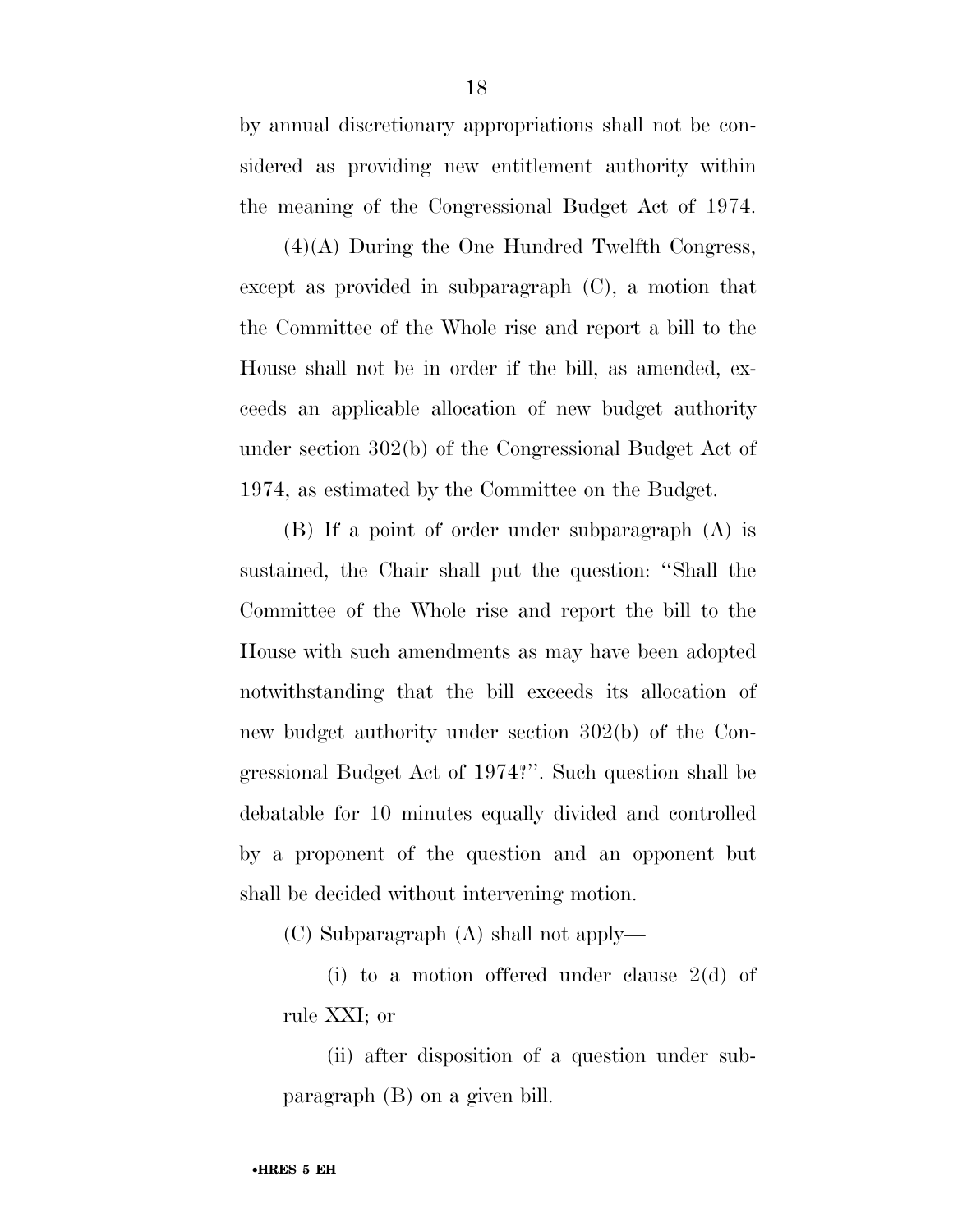(D) If a question under subparagraph (B) is decided in the negative, no further amendment shall be in order except—

(i) one proper amendment, which shall be debatable for 10 minutes equally divided and controlled by the proponent and an opponent, shall not be subject to amendment, and shall not be subject to a demand for division of the question in the House or in the Committee of the Whole; and

(ii) pro forma amendments, if offered by the chair or ranking minority member of the Committee on Appropriations or their designees, for the purpose of debate.

(b) BUDGET ENFORCEMENT.—

(1) The chair of the Committee on the Budget (when elected) shall include in the Congressional Record budget aggregates and allocations contemplated by section 301 of the Congressional Budget Act of 1974 and allocations contemplated by section 302(a) of that Act for fiscal year 2011, and the period of fiscal years 2011 through 2015.

(2) The aggregates and allocations specified in subsection (1) shall be considered as contained in a concurrent resolution on the budget for fiscal year 2011 and the submission thereof into the Congressional Record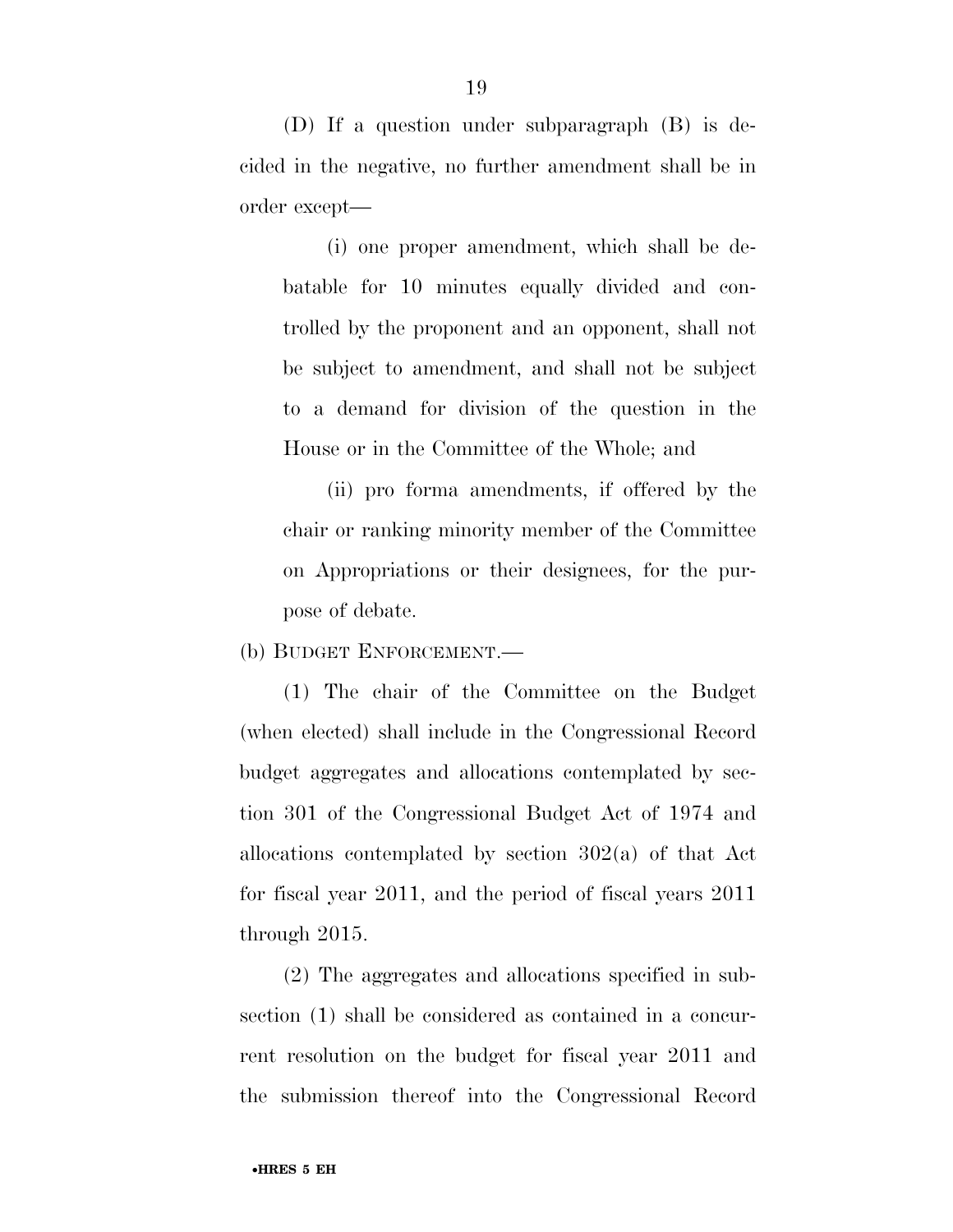shall be considered as the completion of congressional action on a concurrent resolution on the budget for fiscal year 2011.

(c) EMERGENCIES AND CONTINGENCIES.—

(1) EMERGENCIES.—Until adoption of a concurrent resolution on the budget for fiscal year 2012, if a bill or joint resolution is reported, or amendment thereto is offered or a conference report thereon is filed, that provides new budget authority and outlays or reduces revenue, and such provision is designated as an emergency pursuant to this section, the chair of the Committee on the Budget shall not count the budgetary effects of such provision for purposes of titles III and IV of the Congressional Budget Act of 1974 and the Rules of the House of Representatives.

(2) EXEMPTION OF CONTINGENCY OPERATIONS RE-LATED TO THE GLOBAL WAR ON TERRORISM.—For any bill or joint resolution, or amendment thereto or conference report thereon, that makes appropriations for fiscal year 2011 for contingency operations directly related to the global war on terrorism, then the new budget authority or outlays resulting therefrom shall not count for purposes of titles III or IV of the Congressional Budget Act of 1974.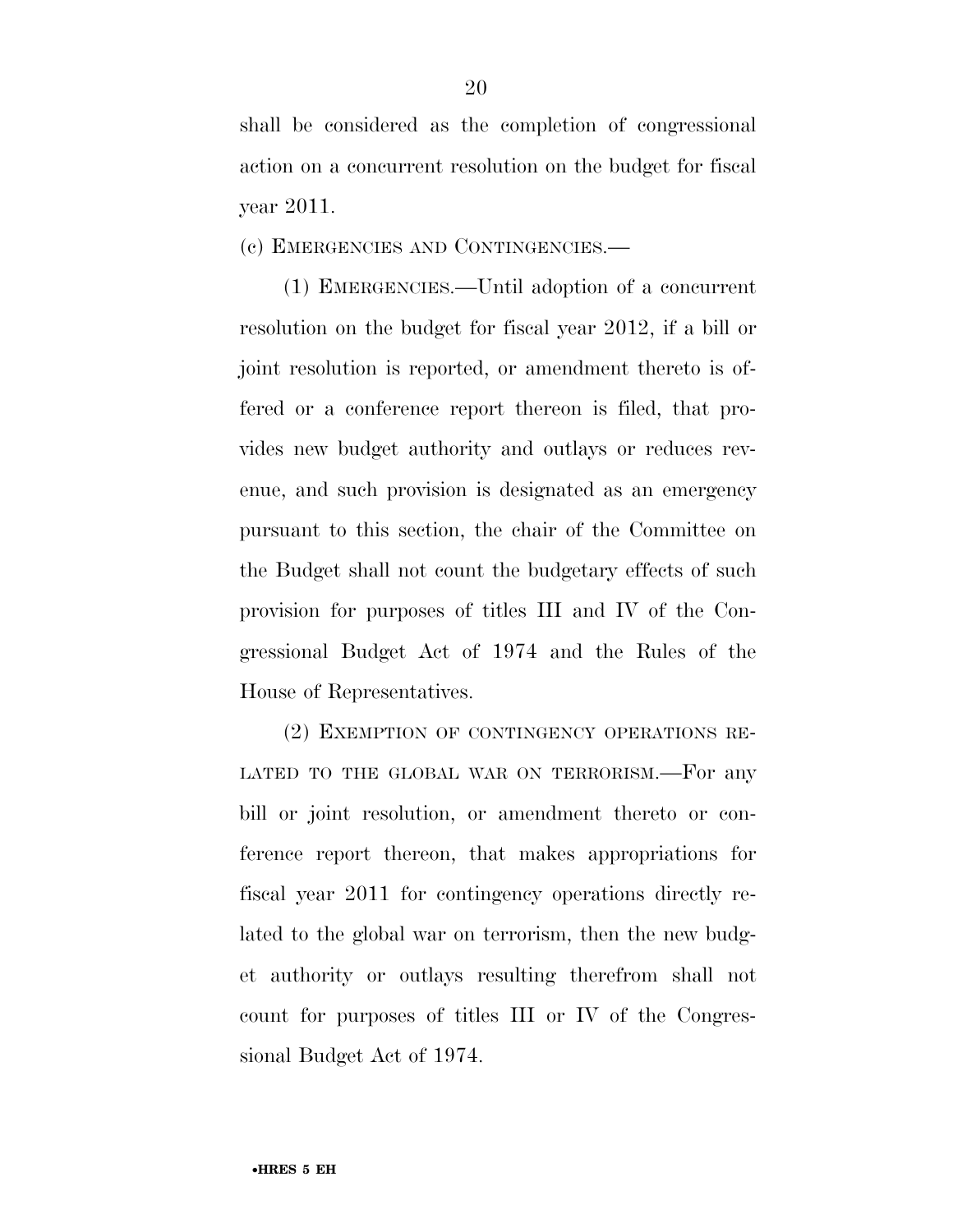(d) DEFICIT-NEUTRAL REVENUE RESERVE.—Until the adoption of a concurrent resolution on the budget for fiscal year 2012, if any bill reported by the Committee on Ways and Means, or amendment thereto or conference report thereon, decreases revenue, the chair of the Committee on the Budget may adjust the allocations, the revenue levels, and other aggregates referred to in subsection (b)(1), provided that such measure would not increase the deficit over the period of fiscal years 2011 through 2021.

(e) LIMITATION ON ADVANCE APPROPRIATIONS.—

(1) Except as provided by paragraph (2), any general appropriation bill or joint resolution continuing appropriations, or amendment thereto or conference report thereon, may not provide advance appropriations.

(2) Advance appropriations may be provided—

(A) for fiscal year 2012 for programs, projects, activities, or accounts identified in the Congressional Record under the heading ''Accounts Identified for Advance Appropriations'' in an aggregate amount not to exceed \$28,852,000,000 in new budget authority, and for 2013, an aggregate amount not to exceed \$28,852,000,000 for accounts separately identified under the same heading; and

(B) for the Department of Veterans Affairs for the Medical Services, Medical Support and Compli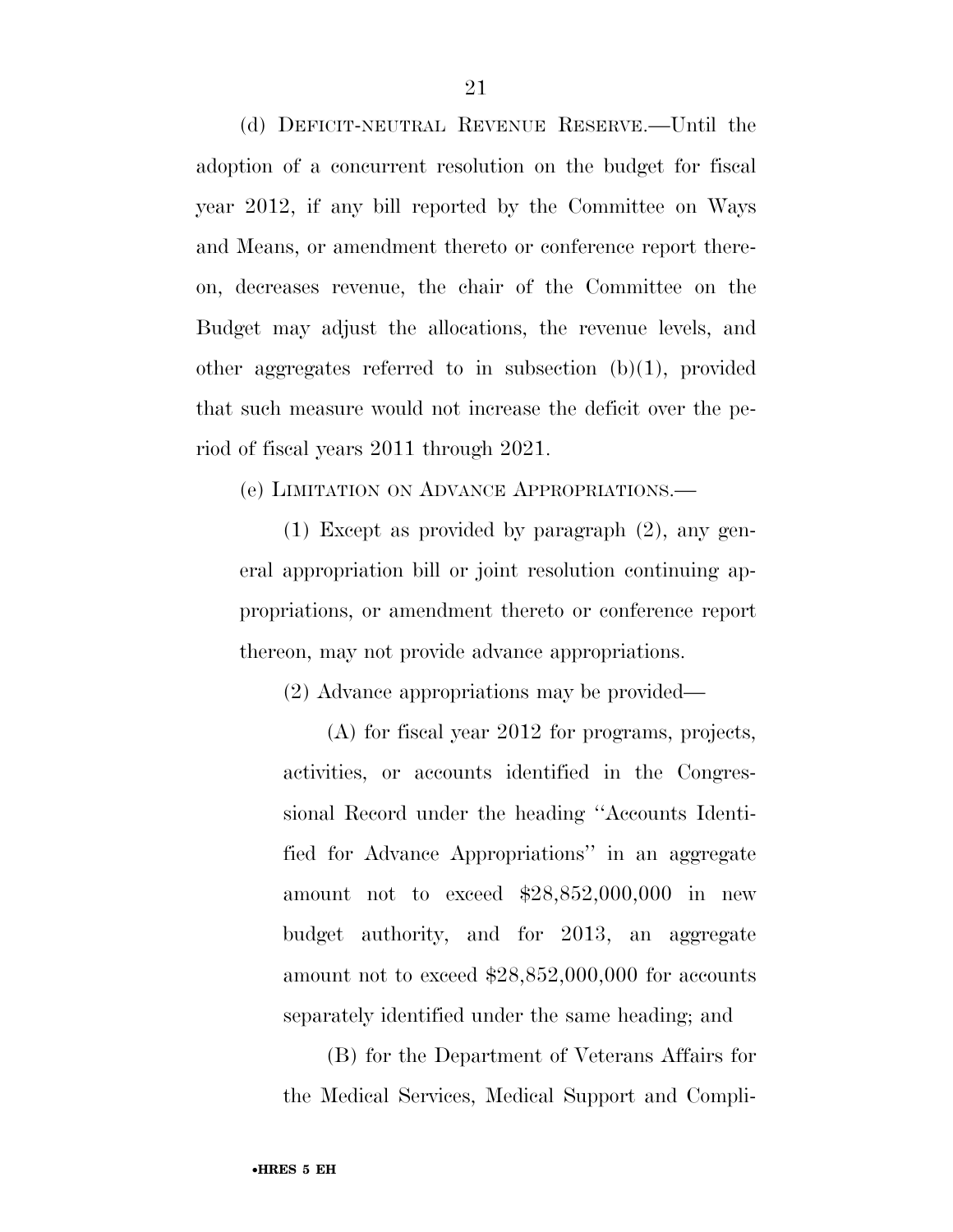ance, and Medical Facilities accounts of the Veterans Health Administration.

(3) In this subsection, the term ''advance appropriation'' means any new discretionary budget authority provided in a general appropriation bill or any new discretionary budget authority provided in a joint resolution making continuing appropriations for fiscal year 2011 that first becomes available for a fiscal year after fiscal 2011.

(f) COMPLIANCE WITH SECTION 13301 OF THE BUDGET ENFORCEMENT OF ACT OF 1990.—

(1) IN GENERAL.—In the House, notwithstanding section  $302(a)(1)$  of the Congressional Budget Act of 1974, section 13301 of the Budget Enforcement Act of 1990, and section 4001 of the Omnibus Budget Reconciliation Act of 1989, the joint explanatory statement accompanying the conference report on any concurrent resolution on the budget shall include in its allocation under section 302(a) of the Congressional Budget Act of 1974 to the Committee on Appropriations amounts for the discretionary administrative expenses of the Social Security Administration and of the Postal Service.

(2) SPECIAL RULE.—For purposes of applying section 302(f) of the Congressional Budget Act of 1974, estimates of the level of total new budget authority and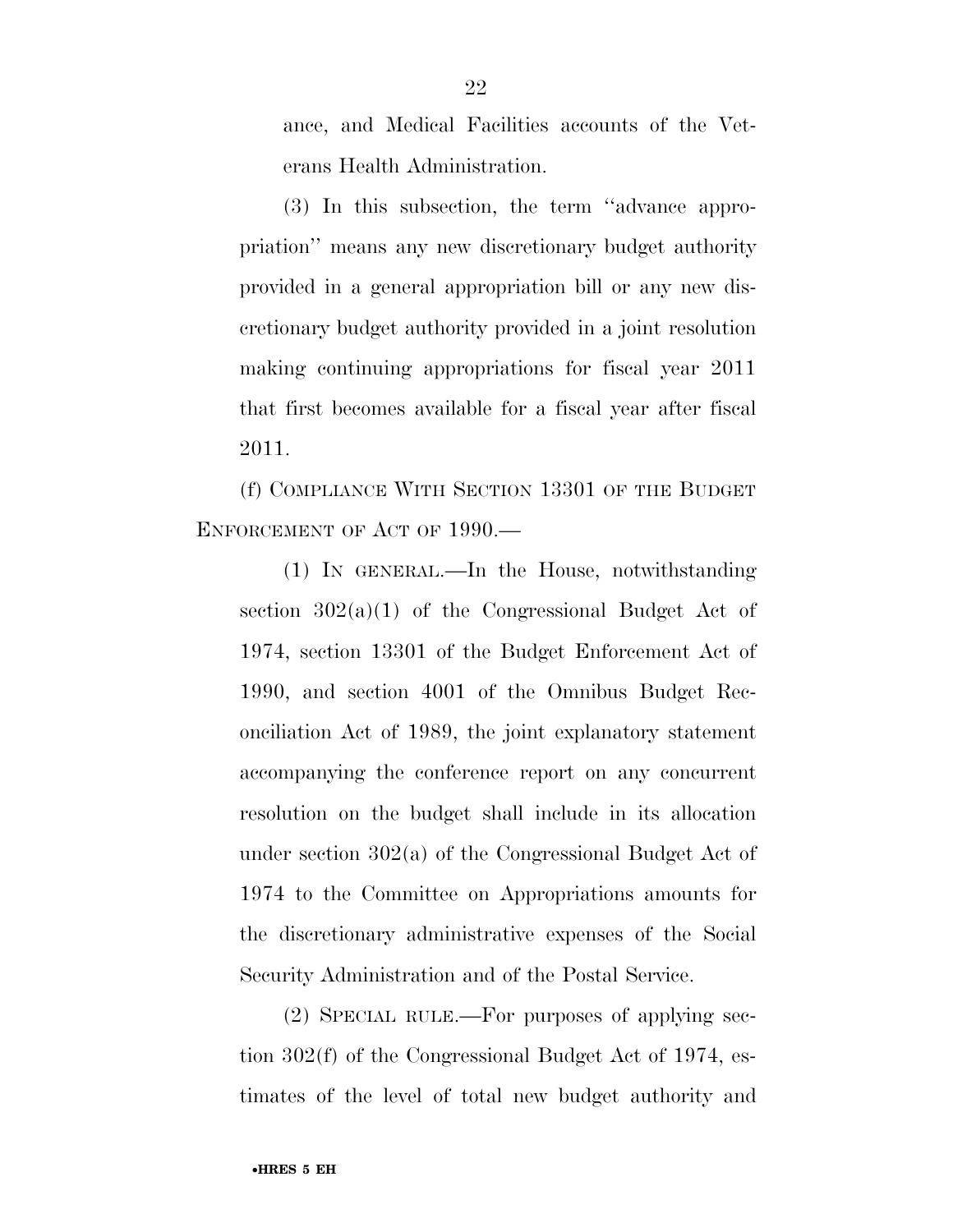total outlays provided by a measure shall include any off-budget discretionary amounts.

(g) LIMITATION ON LONG-TERM SPENDING.—

(1) It shall not be in order to consider a bill or joint resolution reported by a committee (other than the Committee on Appropriations), or an amendment thereto or a conference report thereon, if the provisions of such measure have the net effect of increasing mandatory spending in excess of \$5,000,000,000 for any period described in paragraph (2).

 $(2)(A)$  The applicable periods for purposes of this clause are any of the first four consecutive 10-fiscal-year periods beginning with the first fiscal year following the last fiscal year for which the applicable concurrent resolution on the budget sets forth appropriate budgetary levels.

(B) In this paragraph, the applicable concurrent resolution on the budget is the one most recently adopted before the date on which a committee first reported the bill or joint resolution described in paragraph (a).

(h) EXEMPTIONS.—

(1) Until the adoption of the concurrent resolution on the budget for fiscal year 2012, the chair of the Committee on the Budget may adjust an estimate under clause 4 of rule XXIX to—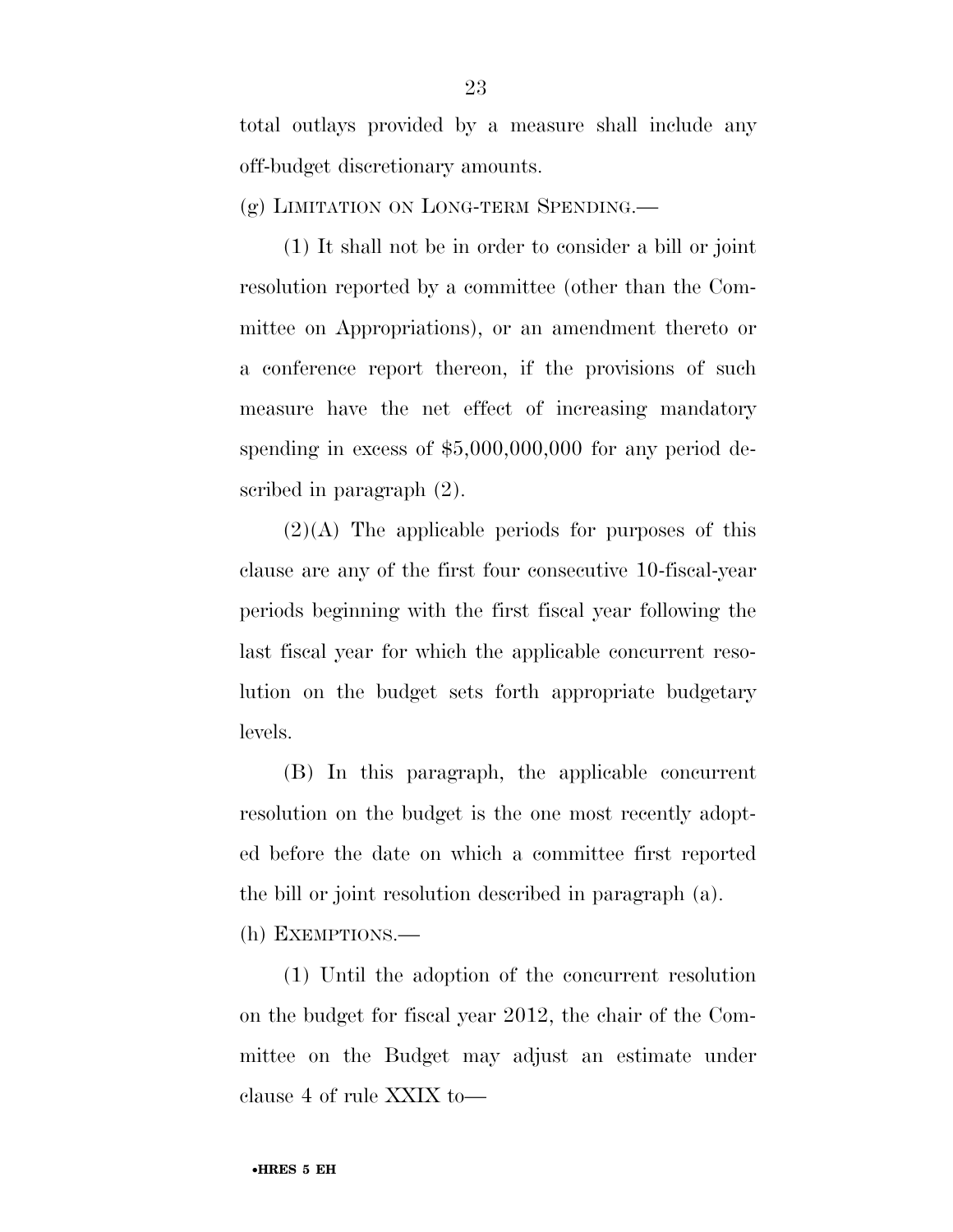(A) exempt the budgetary effects of measures extending the Economic Growth and Tax Relief Reconciliation Act of 2001;

(B) exempt the budgetary effects of measures extending the Jobs and Growth Tax Relief Reconciliation Act of 2003;

(C) exempt the budgetary effects of measures—

(i) repealing the Patient Protection and Affordable Care Act and title I and subtitle B of title II of the Health Care and Education Affordability Reconciliation Act of 2010;

(ii) reforming the Patient Protection and Affordable Care Act and the Health Care and Education Affordability Reconciliation Act of 2010; or

(iii) reforming the Patient Protection and Affordable Care Act and the Health Care and Education Affordability Reconciliation Act of 2010 and the payment rates and related parameters in accordance with section 1848 of the Social Security Act;

(D) exempt the budgetary effects of measures that adjust the Alternative Minimum Tax exemption amounts to prevent a larger number of tax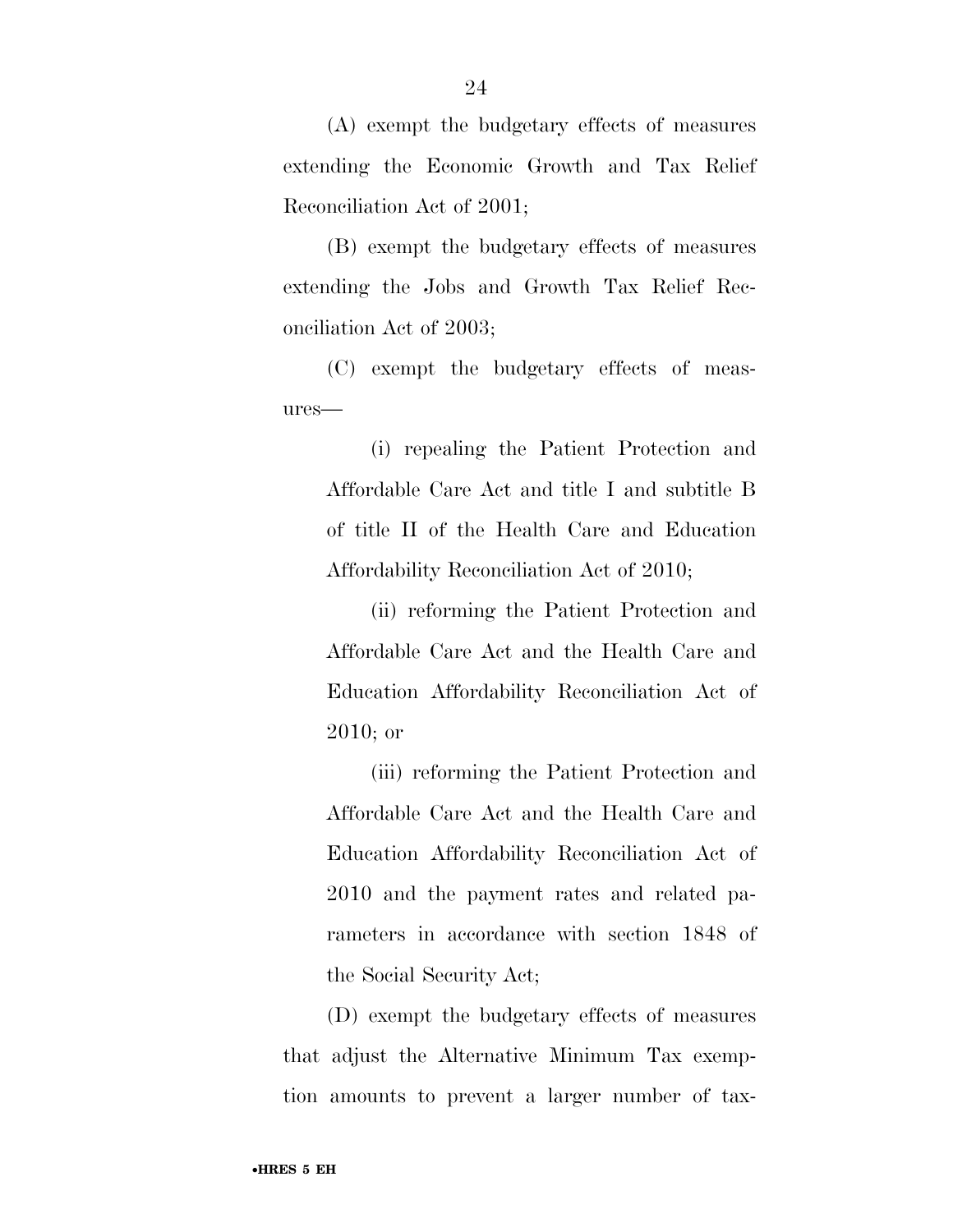payers as compared with tax year 2008 from being subject to the Alternative Minimum Tax or of allowing the use of nonrefundable personal credits against the Alternative Minimum Tax, or both as applicable;

(E) exempt the budgetary effects of extending the estate, gift, and generation-skipping transfer tax provisions of title III of the Tax Relief, Unemployment Insurance Reauthorization, and Job Creation Act of 2010;

(F) exempt the budgetary effects of measures providing a 20 percent deduction in income to small businesses; and

(G) exempt the budgetary effects of measures implementing trade agreements.

(2) A measure may only qualify for an exemption under subsection  $(h)(1)(C)(ii)$  or (iii) if it does not—

(A) increase the deficit over the period of fiscal years 2011 through 2021; or

(B) increase revenues over the period of fiscal years 2011 through 2021, other than by—

(i) repealing or modifying the individual mandate (codified as section 5000A of the Internal Revenue Code of 1986); or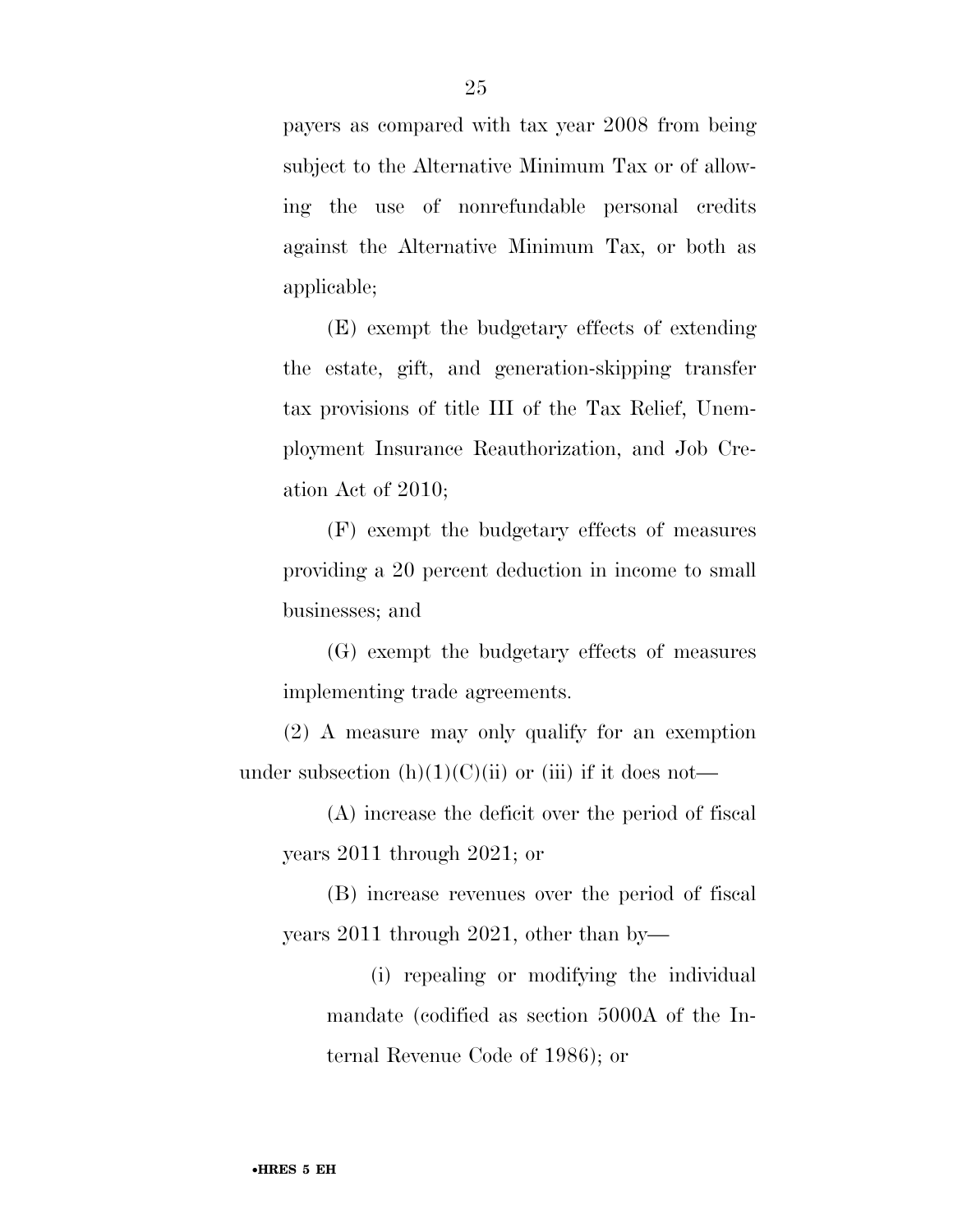(ii) modifying the subsidies to purchase health insurance (codified as section 36B of the Internal Revenue Code of 1986).

(i) DETERMINATIONS FOR PAYGO ACTS.—In determining the budgetary effects of any legislation for the purposes of complying with the Statutory Pay-As-You-Go Act of 2010 (including the required designation in PAYGO Acts), the chair of the Committee on the Budget may make adjustments to take into account the exemptions and adjustments set forth in subsection (h).

(j) SPENDING REDUCTION AMENDMENTS IN APPROPRIA-TIONS BILLS.—

(1) During the reading of a general appropriation bill for amendment in the Committee of the Whole House on the state of the Union, it shall be in order to consider en bloc amendments proposing only to transfer appropriations from an object or objects in the bill to a spending reduction account. When considered en bloc under this clause, such amendments may amend portions of the bill not yet read for amendment (following disposition of any points of order against such portions) and are not subject to a demand for division of the question in the House or in the Committee of the Whole.

(2) Except as provided in paragraph (1), it shall not be in order to consider an amendment to a spending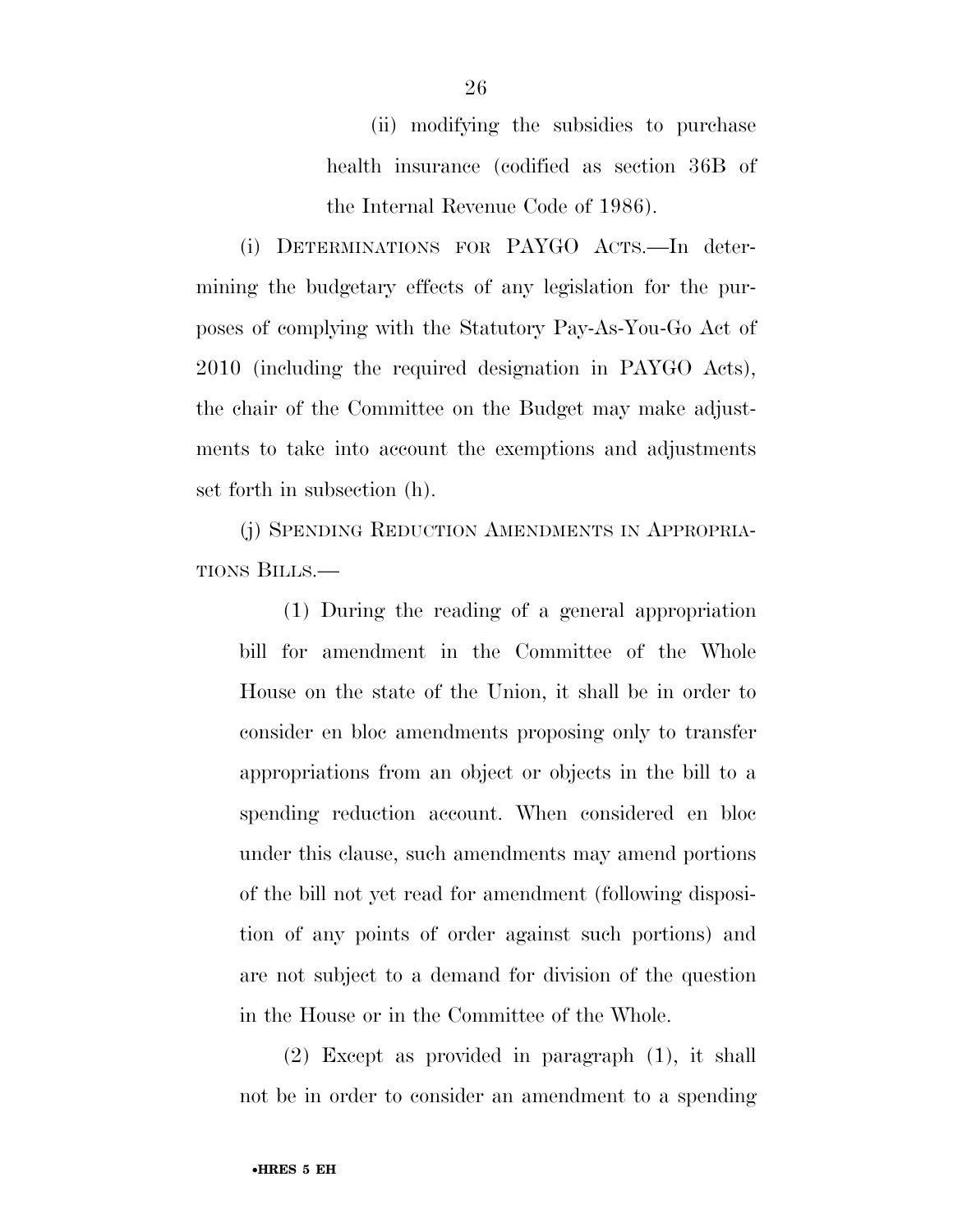reduction account in the House or in the Committee of the Whole House on the state of the Union.

(3) It shall not be in order to consider an amendment to a general appropriation bill proposing a net increase in budget authority in the bill (unless considered en bloc with another amendment or amendments proposing an equal or greater decrease in such budget authority pursuant to clause 2(f) of rule XXI).

(4) A point of order under clause 2(b) of rule XXI shall not apply to a spending reduction account.

(5) A general appropriation bill may not be considered in the Committee of the Whole House on the state of the Union unless it includes a spending reduction account as the last section of the bill. An order to report a general appropriation bill to the House shall constitute authority for the chair of the Committee on Appropriations to add such a section to the bill or modify the figure contained therein.

(6) For purposes of this subsection, the term ''spending reduction account'' means an account in a general appropriation bill that bears that caption and contains only a recitation of the amount by which an applicable allocation of new budget authority under section 302(b) of the Congressional Budget Act of 1974 exceeds the amount of new budget authority proposed by the bill.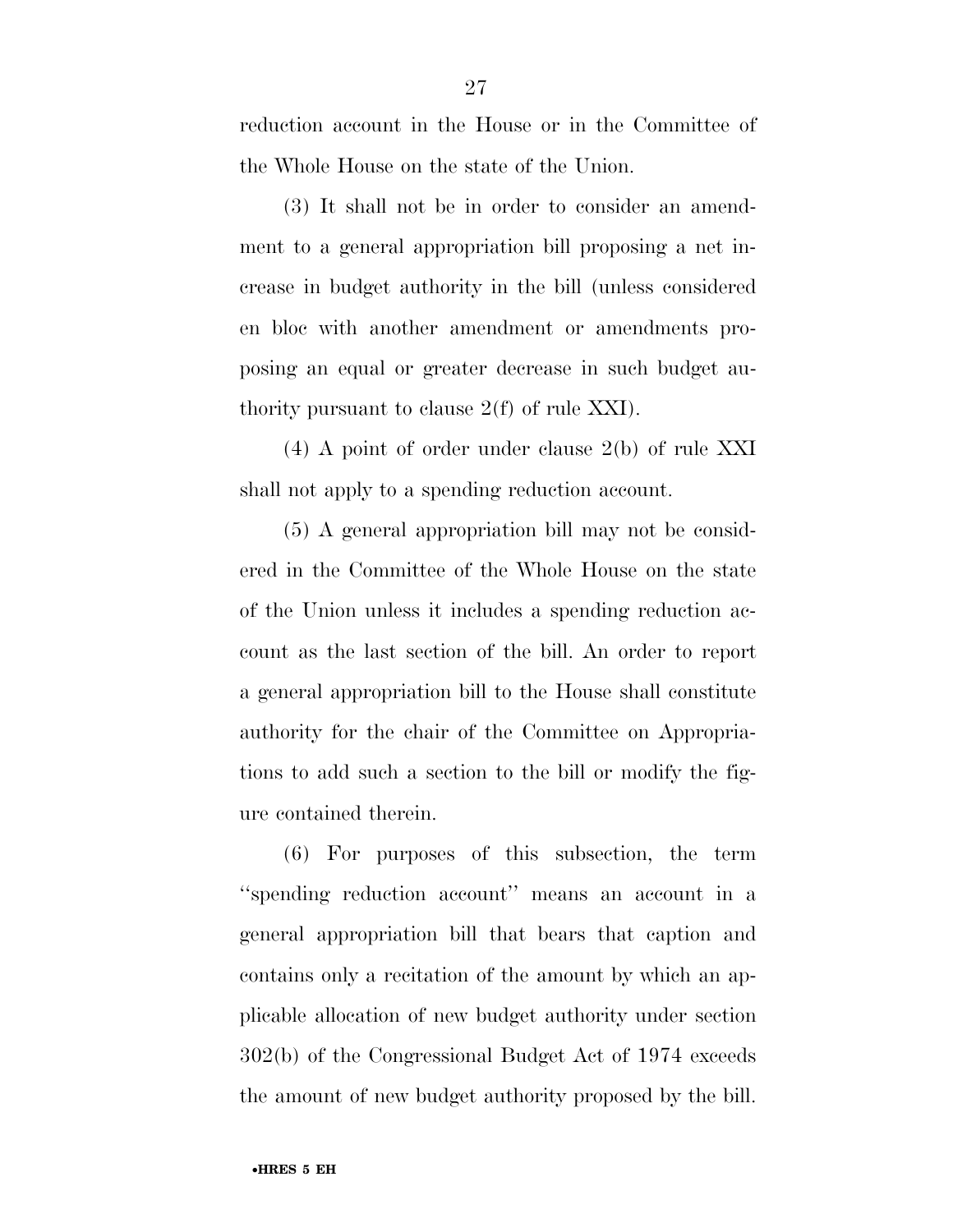(k) CERTAIN SUBCOMMITTEES.—Notwithstanding clause 5(d) of rule X, during the One Hundred Twelfth Congress—

(1) the Committee on Armed Services may have not more than seven subcommittees;

(2) the Committee on Foreign Affairs may have not more than seven subcommittees; and

(3) the Committee on Transportation and Infrastructure may have not more than six subcommittees.

(l) EXERCISE FACILITIES FOR FORMER MEMBERS.— During the One Hundred Twelfth Congress—

(1) The House of Representatives may not provide access to any exercise facility which is made available exclusively to Members and former Members, officers and former officers of the House of Representatives, and their spouses to any former Member, former officer, or spouse who is a lobbyist registered under the Lobbying Disclosure Act of 1995 or any successor statute or agent of a foreign principal as defined in clause 5 of rule XXV. For purposes of this section, the term ''Member'' includes a Delegate or Resident Commissioner to the Congress.

(2) The Committee on House Administration shall promulgate regulations to carry out this subsection.

(m) NUMBERING OF BILLS.—In the One Hundred Twelfth Congress, the first 10 numbers for bills (H.R. 1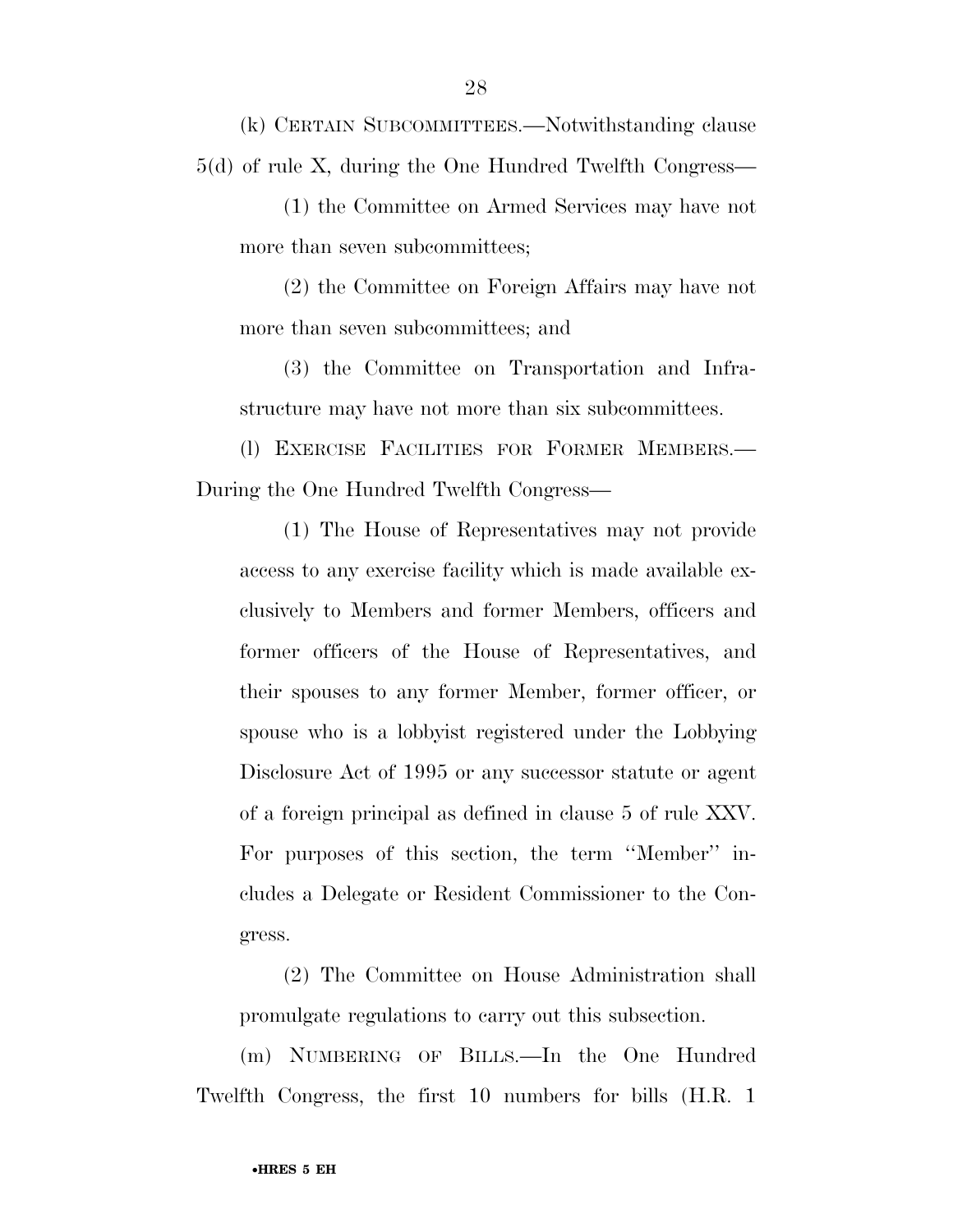through H.R. 10) shall be reserved for assignment by the Speaker and the second 10 numbers for bills (H.R. 11 through H.R. 20) shall be reserved for assignment by the Minority Leader.

(n) TRANSITION RULE.—Pending the designation of a location by the Committee on House Administration pursuant to clause 3 of rule XXIX, documents may be made publicly available in electronic form at the following locations:

(1) with respect to consideration by the House, the majority website of the Committee on Rules; and

(2) with respect to consideration by a committee, the majority website of the committee.

#### **SEC. 4. COMMITTEES, COMMISSIONS, AND HOUSE OFFICES.**

(a) HOUSE DEMOCRACY PARTNERSHIP.—House Resolution 24, One Hundred Tenth Congress, shall apply in the One Hundred Twelfth Congress in the same manner as such resolution applied in the One Hundred Tenth Congress except that the commission concerned shall be known as the House Democracy Partnership.

(b) TOM LANTOS HUMAN RIGHTS COMMISSION.—Sections 1 through 7 of House Resolution 1451, One Hundred Tenth Congress, shall apply in the One Hundred Twelfth Congress in the same manner as such provisions applied in the One Hundred Tenth Congress, except that—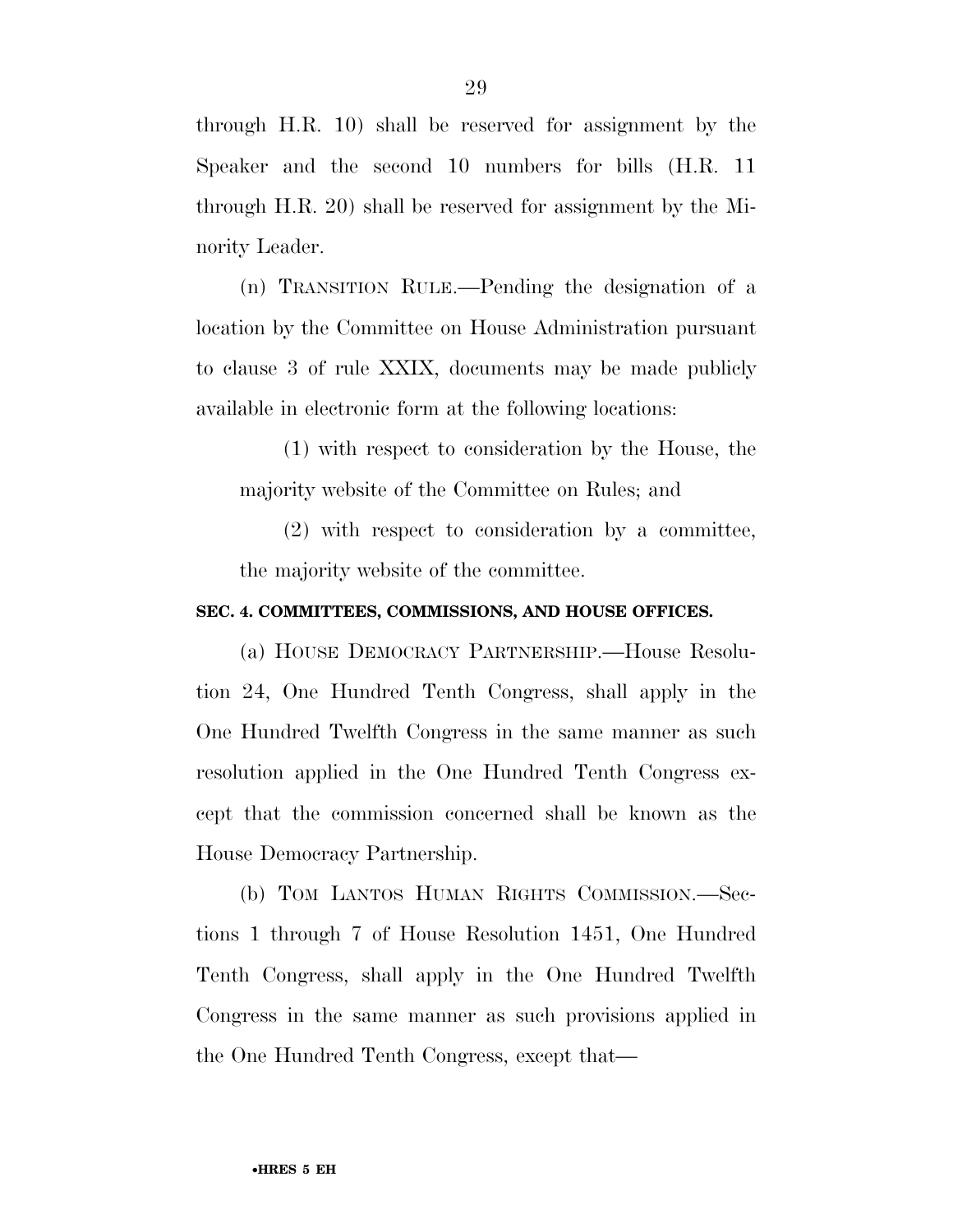(1) the Tom Lantos Human Rights Commission may, in addition to collaborating closely with other professional staff members of the Committee on Foreign Affairs, collaborate closely with professional staff members of other relevant committees; and

(2) the resources of the Committee on Foreign Affairs which the Commission may use shall include all resources which the Committee is authorized to obtain from other offices of the House of Representatives.

(c) OFFICE OF CONGRESSIONAL ETHICS.—Section 1 of House Resolution 895, One Hundred Tenth Congress, shall apply in the One Hundred Twelfth Congress in the same manner as such provision applied in the One Hundred Tenth Congress, except that the Office of Congressional Ethics shall be treated as a standing committee of the House for purposes of section 202(I) of the Legislative Reorganization Act of 1946 (2 U.S.C. 72a(i)) and references to the Committee on Standards of Official Conduct shall be construed as references to the Committee on Ethics.

(d) EMPANELING INVESTIGATIVE SUBCOMMITTEE OF THE COMMITTEE ON ETHICS.—The text of House Resolution 451, One Hundred Tenth Congress, shall apply in the One Hundred Twelfth Congress in the same manner as such provision applied in the One Hundred Tenth Congress, except that references to the Committee on Standards of Official